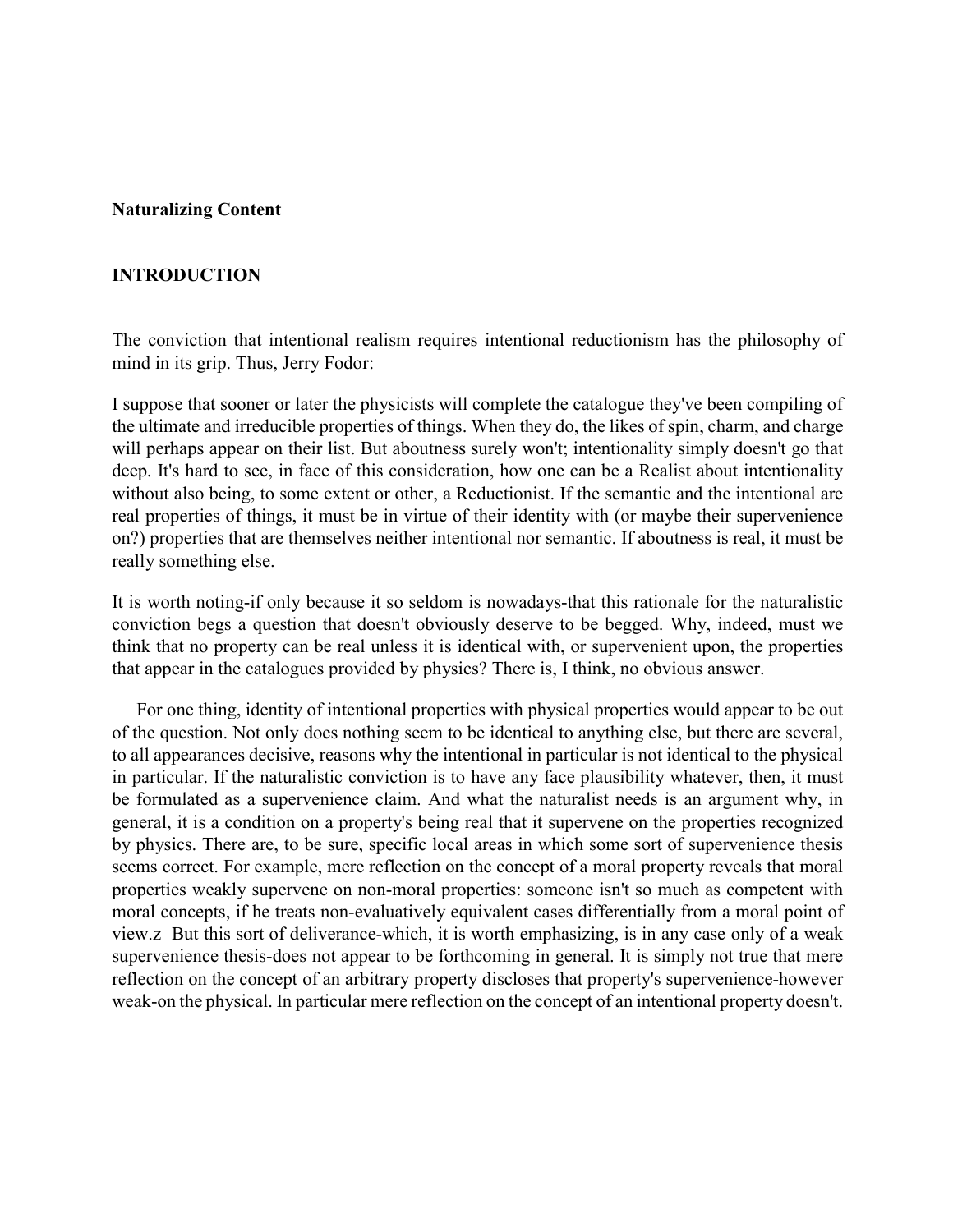If any of this is right, we are owed an explanation why we ought to believe in the supervenience thesis.3 Let us pretend, however, and for the sake of argument, that we have been given one. Now, Fodor seems to believe that his commitment to the supervenience thesis requires him to provide

a naturalized theory of meaning; a theory that articulates, in non-semantic and nonintentional terms, sufficient conditions for one bit of the world to be about (to express, represent, or be true of) another bit.4

It will prove useful to pause a while here to reflect on the connection: how, precisely, does commitment to the supervenience thesis imply a commitment to a naturalized theory of meaning in Fodor's sense?

The answer is that a naturalized theory of meaning is needed-as I should like to put it-to render the supervenience thesis intelligible. In its absence, a supervenience thesis linking the intentional and the physical must be regarded as hopelessly mysterious and cannot be accepted. I shall explain.

A set of properties A supervenes on another set B just in case no two things can differ in their A-properties without differing in their B-properties. It follows that if A supervenes on B, then for every property P in the supervenience set A, there exists a property Q in the subvenient set B, which is a sufficient condition for it.5 The relation of supervenience implies, in other words, that there are necessary connections between the properties that it relates. In particular, if intentional properties supervene on physical properties, then every intentional property has a physical property that necessitates it.

Now, we may appreciate the role of a naturalized theory of meaning by observing that, in the absence of further comment, a relation of supervenience between sets of distinct and highly disparate properties is puzzling. How could there be a set of necessary connections between such properties as being a certain configuration of molecules and believing that Lally was a better composer than Purcell, given the admittedly highly divergent characters of the properties involved? We are entitled to be mystified.

It is the point of a naturalized theory of meaning to help remove this mystification. By supplying a property that is both incontestably physicalistic and recognizably sufficient for the instantiation of an intentional property, a naturalized theory of meaning seeks to render intelligible the existence of necessary connections between the physical and the intentional and, thereby, the existence of a supervenience relation between them. It attempts to purchase a right to believe in the supervenience thesis.

So, a naturalized theory of meaning is what you need, if the naturalistic conviction has you in its grip. In this paper, however, I want to argue that, the naturalistic conviction notwithstanding, a naturalized theory of meaning is precisely what you are not likely to get. Not, at any rate, if what you mean by a naturalized theory of meaning is an information-theoretic semantics.6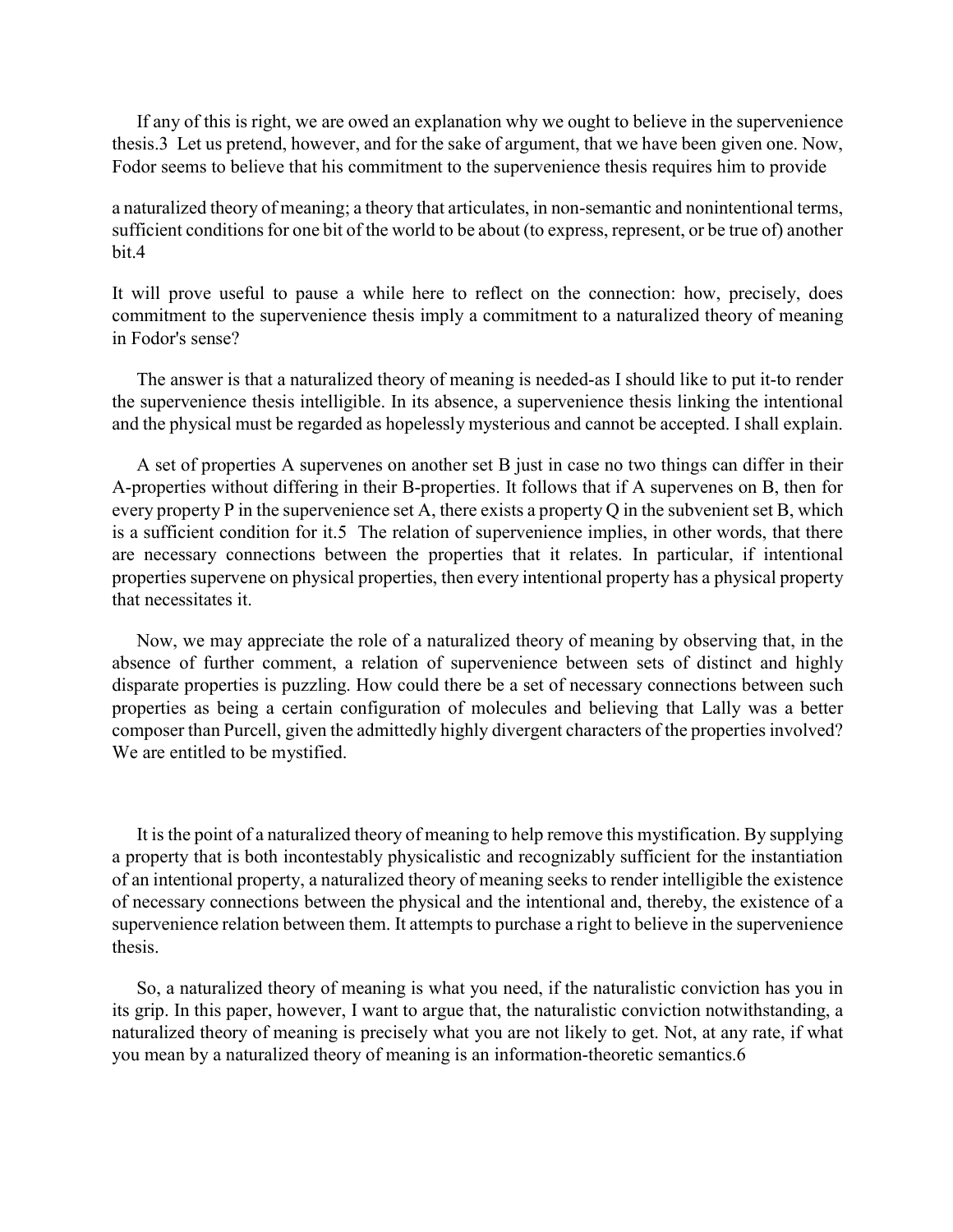### INFORMATIONAL THEORIES OF MEANING AND TYPE 1 SITUATIONS

#### The Basic Formula

Let's assume, for ease of exposition, that we think in a `language of thought': having the concept cow involves having a mental symbol-"cow" as it may be-which means cow. Now, an informational theory of meaning is the idea that the meaning of such a mental symbol is determined by the information it carries. The root idea-and the basis for all further refinements-is supplied by the following basic formula:

S-events (e.g. the tokenings of symbols) express the property P, if (it's a law that) Ps cause Sevents.?

The prospects for such a theory depend entirely on whether this basic formula can be converted, via the imposition of appropriate non-semantic and nonintentional constraints, into a plausible theory of meaning.

Why does the basic formula need to be modified at all? Consider some mental symbol S and suppose it means horse. Now we all make mistakes: we are all prone, when conditions are sufficiently unfavorable, to misidentifying items that we are presented with. So it can happen that, when presented with a deceptively horsey looking cow, I misclassify it as a horse: I believe falsely of some cow that it is a horse. But that is just to say that, on a given occasion, it is the property of being a cow that is nomically sufficient to cause a tokening of a symbol which means horse.

The basic formula, however, can make no sense of this. For according to it, a symbol expresses whatever property is nomically sufficient to cause its tokening; it follows, therefore, that since tokenings of S are also being caused by cows, S cannot simply mean horse, but must mean cow or horse. In other words, what intuitively seemed to be a case of a non-disjunctive symbol being applied falsely to something not in its extension, the basic formula would have us describe as a case of a disjunctive symbol being applied correctly to something in its extension.

In general, then, since applying a symbol falsely involves applying it to something not in its extension and since, according to the basic formula, every property that can cause the tokening of a symbol is, ipso facto, in the extension of that symbol, the basic formula can make no sense of error.

Errors, however, aren't the only way in which a symbol might get caused by something that isn't in its extension. The thought that cows are mammals might get caused by the thought that platypi aren't; this would be a non-erroneous tokening of the expression "cow" yet, nevertheless, not a tokening of the expression that is caused by the property it expresses. Here again, and for much the same reason as before, the basic formula yields the wrong result: it has "cow" meaning cow or platypus-thought, whereas "cow" means cow and no more.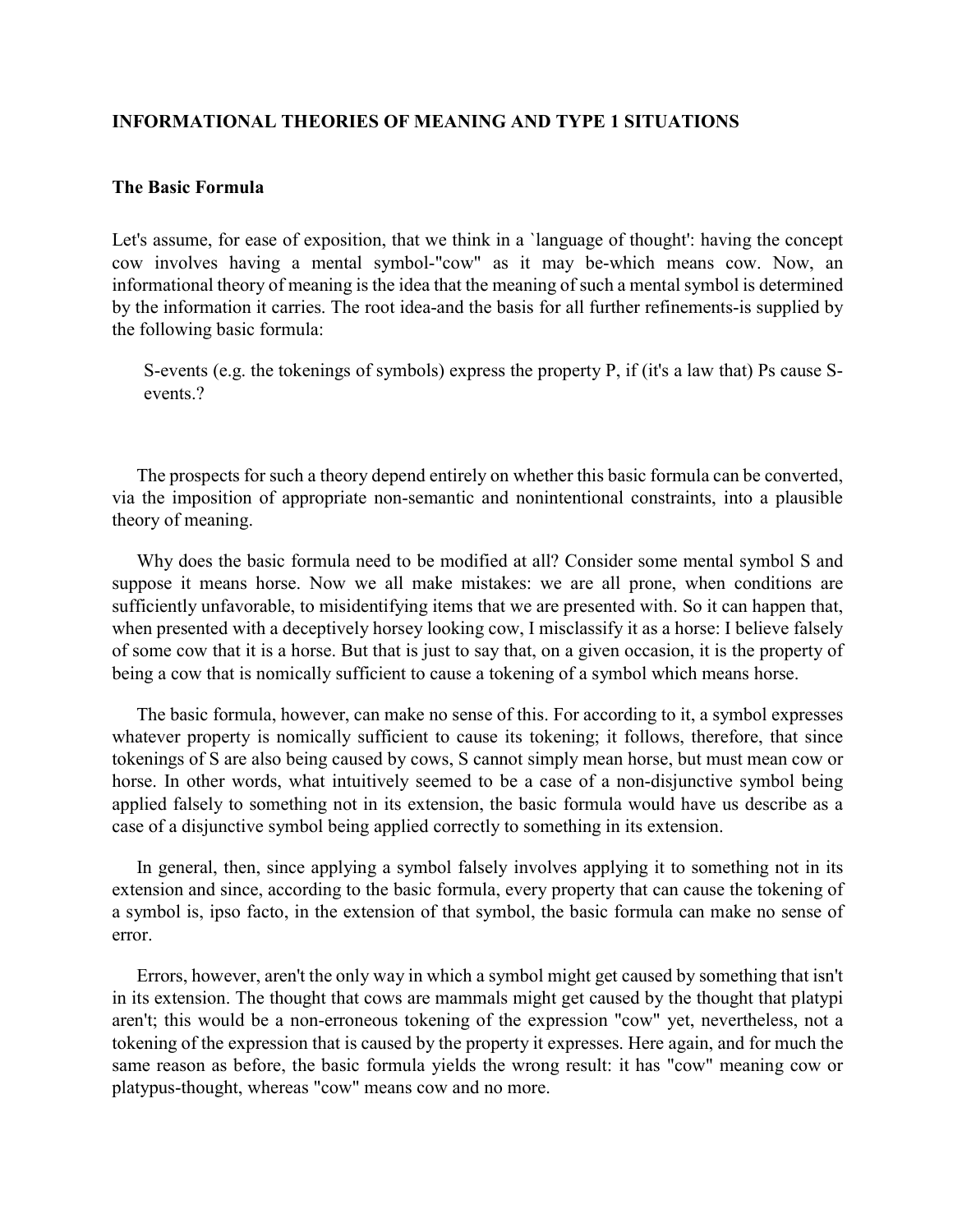In sum: because under ordinary circumstances it is possible for a symbol to be caused by something that it does not express-either through error or through its occurrence in a sequence of non-labelling thoughts-the basic formula appears bound to deliver the wrong verdicts about the meaning of practically every expression in the language. Following tradition, we may call this the disjunction problem.8

It is a condition of adequacy on a causal theory of meaning that it solve this problem. Solving it requires selecting, from among all the laws that govern the tokening of a symbol S, that law which is meaning-determining: a property M, specifiable without the use of semantic or intentional materials, must be defined so that: possession of M by a nomic cause of a tokening of S is necessary and sufficient for that cause to be in the extension of S.9

Those causes of S not possessing M would then not count as in the extension of S and would be free, therefore, to cause tokenings of S that are false.

### Meaning-Determining Causal Laws and Type 1 Situations

Suppose that both P and Q are nomic causes of tokenings of S. And suppose that S means P. The causal theorist must somehow select the P S law as the one that fixes S's meaning. He must specify a property M that is possessed only by the P S relation. How is this trick to be turned? As Fodor notes, the standard attempts to turn it exhibit a common feature: they attempt to select the P S law by defining a situation in which only Ps can cause tokenings of S. In other words, their common strategy is to attempt to define a situation in which only the referent of a symbol can cause its tokening; they then proceed to identify the fact that the symbol expresses a given property with the fact that it is that property that is solely responsible for causing tokenings of the symbol under that sort of situation. Let us call a situation in which nothing but the referent of a symbol can cause its tokening, a situation of type 1; and let us call theories that specify meaning in terms of such situations, type 1 theories.

# Teleological Type 1 Theories

The literature contains a number of proposals concerning the identity of situations of type 1, of which the most influential is the teleological proposal. The idea here is that there is a set of Normal conditions, specified by evolutionary biology-hence, one presumes, naturalistically-under which our cognitive mechanisms are functioning just as they are supposed to. The teleological proposal is that we equate type 1 situations-situations under which nothing but the referent of a symbol can cause its tokening-with Normal conditions so specified.

Its prima facie appeal notwithstanding, the teleological proposal suffers from a number of severe problems, some of which are outlined very effectively by Fodor.10 First, it rests on an incredible conception of evolutionary selection assuming, for instance, that cognitive mechanisms are never selected for the purpose of hiding, rather than tracking, the truth. Second, it does not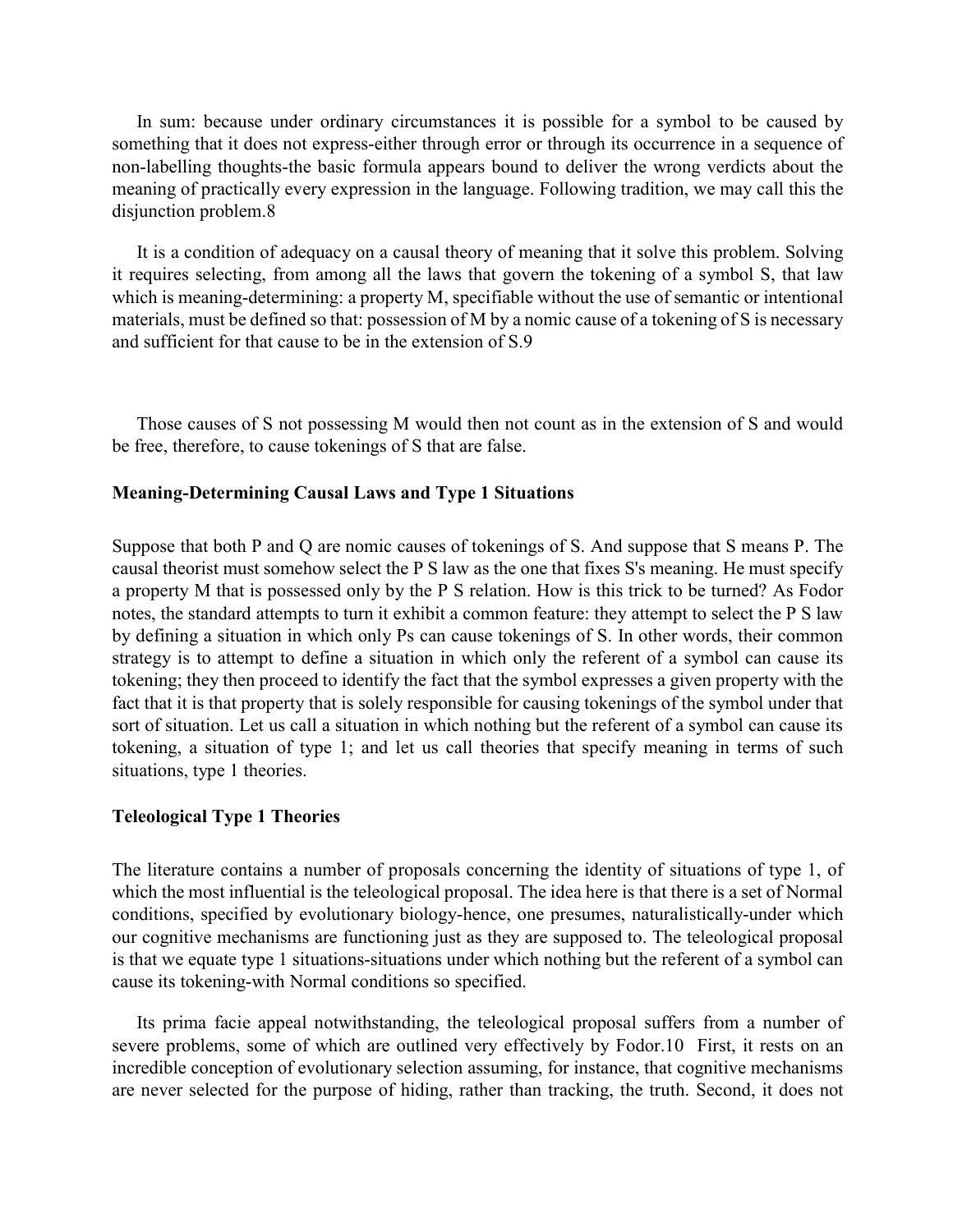really solve the disjunction problem because facts about teleological function go soft at precisely the point at which the disjunction problem arises. And, finally, the root idea upon which the teleological proposal depends-the assumption that "when things go right" S will be tokened only in application to its referent-seems simply wrong. As Fodor observes, a glaring counterexample is provided by the humdrum phenomenon of one thought causing another. In the course of musing about horses I might be led to muse about cows. This would be a case of a horse-thought causing a cow-thought, hence, not a case of a cow-thought being caused by its referent. But also, surely, not a case where anything has gone wrong from a teleological point of view. The point is that, even if evolutionary biology could help define a set of conditions which abstract from sources of error, it is hardly likely to help define a set of conditions which abstract from thinking. It is hardly likely, therefore, to deliver what a type 1 theory of meaning needs: a non-intentionally, non-semantically specified situation in which only the referent of a symbol can cause its tokening.

# Fodor's Theory: Assymmetric Dependence

Now, all this is, I think, pretty much decisive against teleological versions of type 1 theories. In fact, however, Fodor disapproves not merely of teleological versions of type 1 theories, but of any type 1 causal theory of meaning. He says:

what's really wrong with teleological theories of content ... is the idea that [in a certain kind of circumstance] the tokens of a symbol can have only one kind of cause-viz. the kind of cause that fixes meaning. ... But surely this underestimates ... the robustness of meaning: In actual fact, "cow" tokens get caused in all sorts of ways, and they all mean cow for all of that... If there's really going to be a causal theory of content, there has to be some way of picking out semantically relevant causal relations from all the other kinds of causal relations that the tokens of a symbol enter into. And we'd better not do this by implicitly denying robustness-e.g. by idealizing to contexts of etiological homogeneity. )1

And he commends his own view (to which we will come below) for having

the desirable property of not assuming that there are such things as Type one situations; in particular, it doesn't assume that there are circumstances-nomologically possible and naturalistically and otherwise nonquestion beggingly specifyable-in which it's semantically necessary that only cows cause "cows."12

Well, how are we to naturalistically specify a symbol's meaning-determining causal relations without "assuming that there are such things as type 1 situations." The crux of Fodor's proposal is neatly summed up in the following passage:

Cows cause "cow" tokens, and (let's suppose) cats cause "cow" tokens. But "cow" means cow and not cat or cow or cat because there being cat-caused "cow" tokens depends on there being cow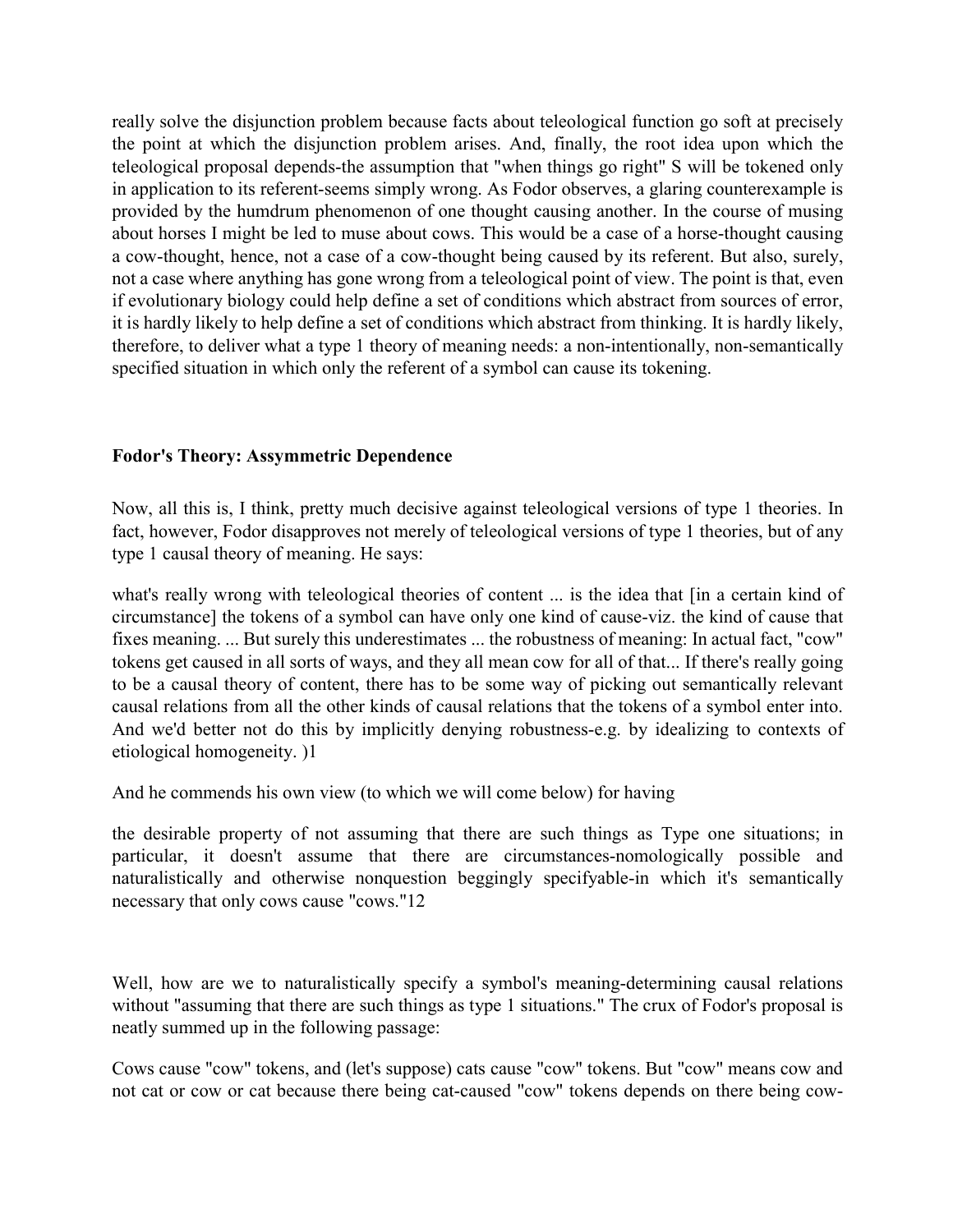caused "cow" tokens, but not the other way around. "Cow" means cow because, as I shall henceforth put it, noncow-caused "cow" tokens are assymmetrically dependent upon cow-caused "cow" tokens.13

How, precisely, is this to be understood? It's not, I'm afraid, all that easy to say.

The trouble stems, on the one hand, from Fodor's insistence that the theory is best understood directly in terms of the nomic concepts in which it's couched; and, on the other, from the conspicuous absence of any account of those concepts. Fodor bemoans counterfactual analyses of law and possible worlds analyses of counterfactuals, castigating them as exemplifying the "sort of reductive move that is always blowing up in philosophers' faces." It is hard, in view of the less than spectacular achievements of the analytic enterprise, not to sympathize with this. But the fact remains that we need some handle on how the theory is to be understood and those accounts, warts and all, are the best we've got at the present time. Having acknowledged Fodor's reservations, then, I propose henceforth to ignore them. I shall expound his theory in terms of the language of counterfactuals and possibilia of which he disapproves. In proceeding in this fashion, I am emboldened by the fact that, although I may be flouting Fodor's ideology, I am not flouting his actual practice:

Having gotten all that off my chest, I shall join the crowd and talk counterfactuals from time to time, faute de mieux. And since it's widely supposed that talk about counterfactuals itself translates into talk about possibilia, I shall sometimes equate "there is a nomic dependence between the property of being a Y and the property of being a cause of Xs" with "Ys cause Xs in all (nearby? see below) nomologically possible worlds." 14

What, then, is the proposed sufficient condition for S's meaning P? A first counterfactual approximation would have it that S means P if it satisfies the following condition. If P ceases being capable of causing S tokens, then every other cause of S is rendered similarly impotent; but not the other way around: any non-P could cease being capable of causing S tokens without this affecting P's ability to do so.

It may strike you, right off the bat, that this suggestion couldn't be right because it would have us thinking not about, say, cows but about their proximal projections. For it's presumably true that no cow would cause a "cow" token except as it produces some proximal projection. And it's plausible, moreover, that such proximal stimuli would be sufficient to cause "cow" tokens even if they weren't produced by cows. If all this is true, then it would appear that the cow-prompted "cow" tokens are asymmetrically dependent on the disjunction of proximal cow projections, and hence, on the terms of the theory on offer, that "cow" means not cow but that inner disjunction instead.

Fodor, however, won't admit any of this and for reasons to which we shall have occasion to return:

It might still be said, however, that the dependence of cow thoughts on distal cows is asymmetrically dependent on their dependence on disjunctions of proximal cow projections; distal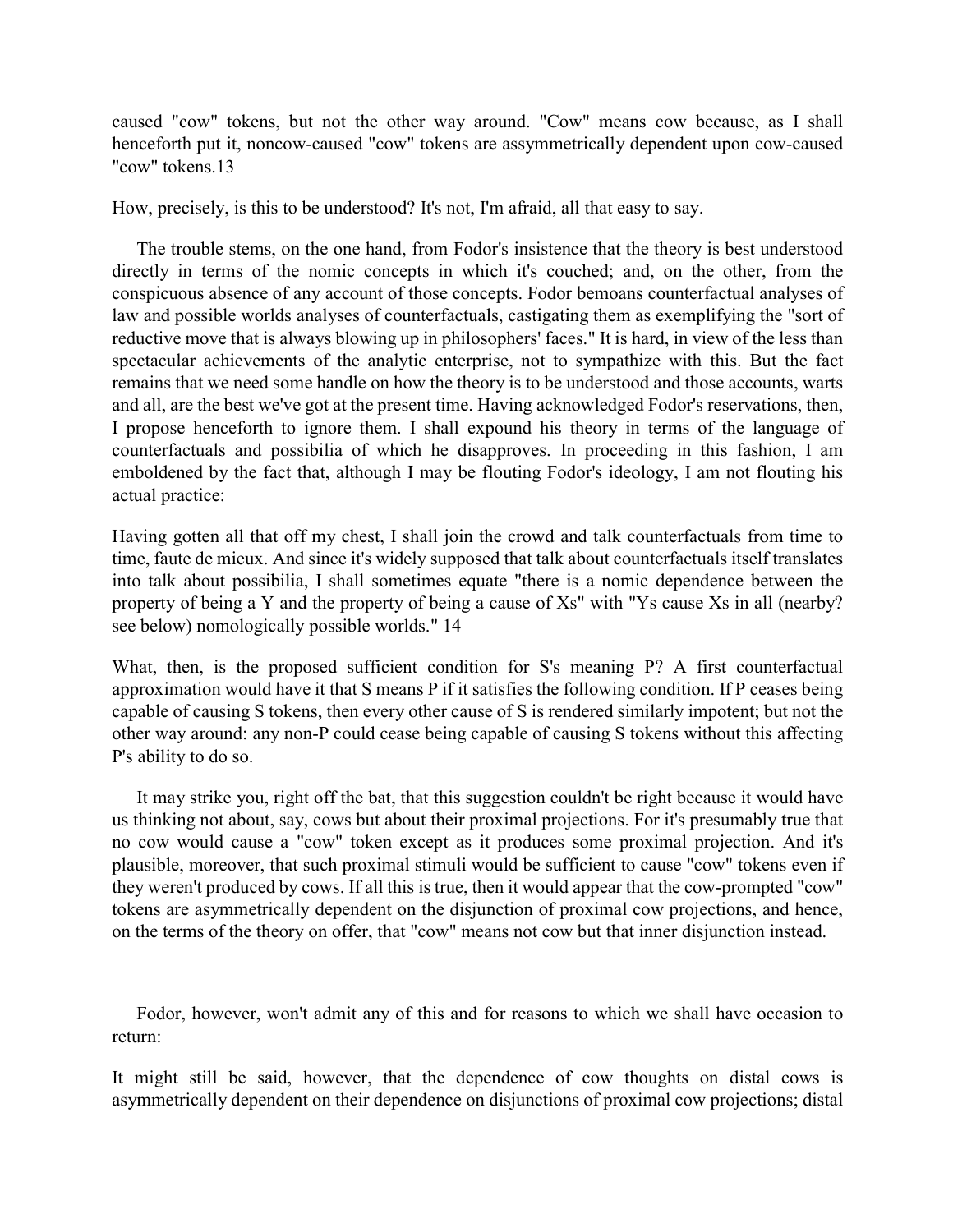cows wouldn't evoke COW tokens but that they project proximal whiffs or glimpses or snaps or crackles or. ... well, or what? Since, after all, cow spotting can be mediated by theory to any extent you like, the barest whiff or glimpse of cow can do the job for an observer who is suitably attuned ... To the extent that this is so, just about any proximal display might mediate the relation between cows and cow-thoughts forsome cow-thinker on some or other cow-spotting occasion ... So barring appeals to open disjunctions, it seems likely that there is just no way to specify an array of proximal stimulations upon which the dependence of cow-thoughts on cows is asymmetrically dependent.15

The bruited objection is no good, Fodor says, because it ignores the holistic and open-ended character of belief fixation. Since just about any theory can mediate the fixation of beliefs about cows, just about any proximal stimulation can cause a "cow" token; and open disjunctions of properties are not eligible to serve as the referents of our primitive expressions.

Now, there is room for doubting the effectiveness of this rejoinder, but I propose for the time being to accept it. The effect is to restrict the referents of our predicates to their distal causes; and so, on Fodor's view, S means P, if P is the distal cause of S tokens on which all the other distal causes of S tokens depend. Henceforth, let it be so understood.

Another prima facie difficulty with the theory will help specify it further. So far we have it "cow" has cows in its extension but not cats, because if the cow "cow" connection were to break, then so would the cat "cow" connection, but not vice versa. Put in the language of possibilia, this seems best interpreted as suggesting that "cow" has cows in its extension and not cats, provided that, although there are worlds in which cow can cause a "cow" token but cat can't, there are no worlds in which cat can cause a "cow" token, but cow can't.

This, however, can't be precisely what's meant. The point is, of course, that even by the theory's own lights, there have to be some worlds in which the property of being a cat can cause "cow" tokens even if the property of being a cow can't, for there presumably are some worlds in which "cow" means cat. A more accurate statement of the theory, then, would have it that what's required

is not that cows cause "cow"s in every nomologically possible world where Xs cause "cow"s. Rather, what's required is just that there be worlds where cows cause "cow"s and noncows don't; and that they be nearer to our world than any world in which some noncows cause "cow"s and no cows do.'6

### Asymmetric Dependence and Type 1 Situations

A really plausible theory of content, Fodor says, would not be a type 1 theory: it would not commit itself to the existence of naturalistically specifiable circumstances in which a symbol can get caused only by its referent. As we shall see later on, there is much to be said in favor of this claim.

The trouble is, however, that in all essential respects Fodor's own theory would appear to be a type 1 theory and, hence, itself vulnerable to the attendant problems. Let me explain.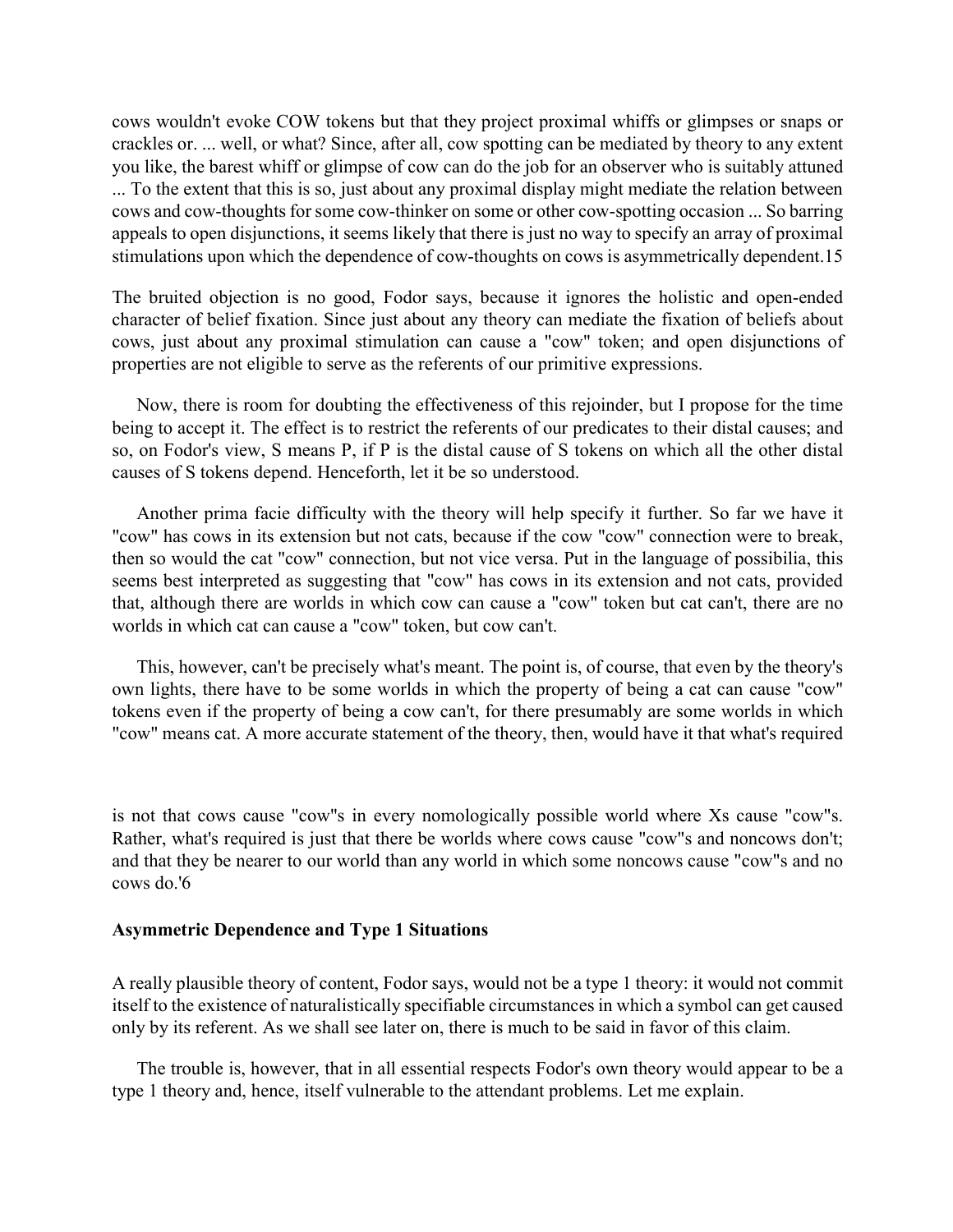A traditional type 1 theory has it that S means P because, in a favored naturalistically specified circumstance C, only P can cause S tokens. In such theories, then, the meaning of a symbol is specified directly in terms of the causes that tokenings of that symbol may have in a certain type of situation. Now, admittedly, Fodor's theory does not look like that. On his view, the meaningdetermining cause is picked out not in terms of its relation to certain kinds of situation, but in terms of its relation to the symbol's other causes: that cause on which the other causes of the symbol asymmetrically depend, is the symbol's meaning. I propose to argue, however, that on the most favorable understanding of the theory on offer, if symbol S possesses asymmetric dependence base P, then there exists a world in which only P can serve as a cause of tokenings of S. I propose to argue, in other words, that even Fodor's theory is a type 1 theory, because even asymmetric dependence implies the existence of type 1 situations for symbols.

Suppose that among S's causes are properties P and Q. Now, clearly, a distribution of nearby worlds according to which there are some worlds in which S has only P as a cause, but no worlds in which it has only some non-Ps as a cause, would be sufficient to ground P's status as S's asymmetric dependence base; the question is whether such a distribution is necessary. Well, what other distribution of worlds would also ground the fact in question? The only remotely plausible suggestion is that a distribution of nearby worlds which contains worlds in which both P and Q can cause S tokens, and worlds in which both P and R can, but no world in which only P can and no world in which only non-Ps can, would equally suffice to certify P's status as S's asymmetric dependence base.

And even it doesn't work. For there is nothing to distinguish the envisaged distribution from one in which the real asymmetric dependence base for S's causal relations is not P but, rather,

#### $(P & R)v(P & Q).$

Without a world in which only Ps can cause S, the most we would be entitled to claim is that it seems impossible to break any particular non-P causal relation without enforcing at least one of the others (in combination with P). And this falls far short of saying that it is precisely the P S connection that cannot be broken without breaking all the others.

Now, it might be objected that we are not guaranteed that  $(P & R)$ v $(P & Q)$  will be a candidate asymmetric dependence base for S whenever P is. That is true, but irrelevant. It is true because there is, in general, no guarantee that whenever P S is a law and R S is a law that  $(P & R)$ v( $P & Q$ ) S will be a law also. It is irrelevant because the point at issue requires only that there be at least one case in which (P & R)v(P & Q) is a law and, hence, (P & R)v(P & Q) a candidate asymmetric dependence base for S. Since Fodor's theory says that it is a sufficient condition of S's meaning X that X be S's asymmetric dependence base, any case in which S has both P and  $(P & R)$ v $(P & Q)$ as candidate asymmetric dependence bases will be a case in which his theory yields either the wrong result or an indeterminiate one. Hence, any such case would constitute a straightforward counterexample to his theory. So, as I have said, all that's required is that there be at least one case in which (P & R)v(P & Q) S is a law whenever P S is and R S is; and it seems pretty obvious that there will be plenty of such cases.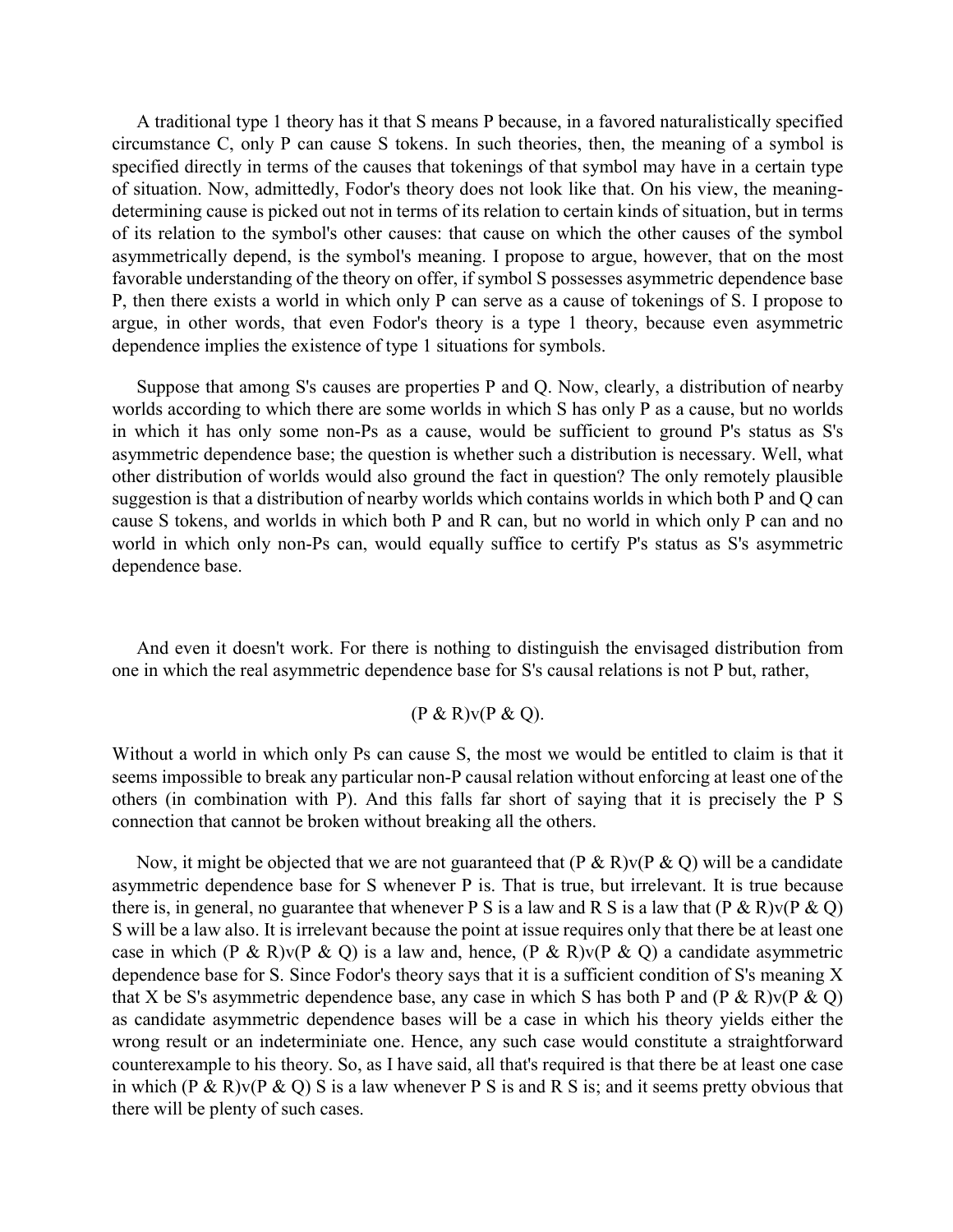To be sure to have eliminated this entire class of counterexamples, then, Fodor's theory must be read as follows: S means whatever properties are possible causes of S tokens in the closest world with the smallest subset of S-token causes in the actual world. Or, in the case of an expression with a single property P as referent, S means P if P is the sole cause of S tokens in the closest singlecause world. Or, to put this yet another way: Fodor's theory is a type 1 theory where the type 1 situation for S is specified as being: the closest world in which S can get tokened by only one sort of cause.

Now, Fodor has admitted that asymmetric dependence implies a commitment to the existence of circumstances in which a symbol can get caused only by its referent. But he has denied that this commits him to the sorts of situation envisaged by traditional type 1 theories.

... real type I theories say that situations in which only Xs cause Ss are nomologically possible. Whereas my theory says only that the dependence of Ss on Xs is nomically dependent on their dependence on Xs. If you spell this out in terms of possible worlds, then what you get is that worlds in which Xs cause Ss but nonXs don't, are closer, ceteris paribus, than worlds in which nonXs cause Ss but Xs don't. But, notice, ALL THE WORLDS THAT FIGURE IN THIS RELATION ARE, BY ASSUMPTION, NOMOLOGICALLY IMPOSSIBLE. In particular, even the nearest of these worlds breaks the connection between non $Xs$  and  $Ss$ , and that connection is, by assumption lawlike. ... So, the difference between my story and a true type I story is that true type I stories hold that type I situations are nomologically possible; and my story doesn't.17

I must admit to being somewhat confused by this response, but for reasons that will detain us too long to look into. So I wish simply to grant the point: traditional type 1 situations are conceived as nomologically possible, whereas Fodor's type 1 situations aren't.'8 This particular difference won't matter to anything that's to follow.

For what follows is a set of objections to theories that are based on the existence of type 1 situations, regardless of their nomological status. I shall argue for two main claims. First, that there couldn't be naturalistically specifiable circumstances under which nothing but the referent of a symbol can cause its tokening. And, second, that even if there were such conditions, we could never be in a position to certify that there were. I'll end by returning to Fodor's theory and showing explicitly that it does not provide a convincing naturalistic sufficient condition for meaning.

### COULD THERE BE NATURALISTIC CONDITIONS OF TYPE 1?

### Causal Theories and Verificationism

I propose to begin by arguing that any attempt at specifying a type 1 situation for a symbol S, however refined, is bound to fail: any specified situation will contain possible causes of S tokens not in the extension of S.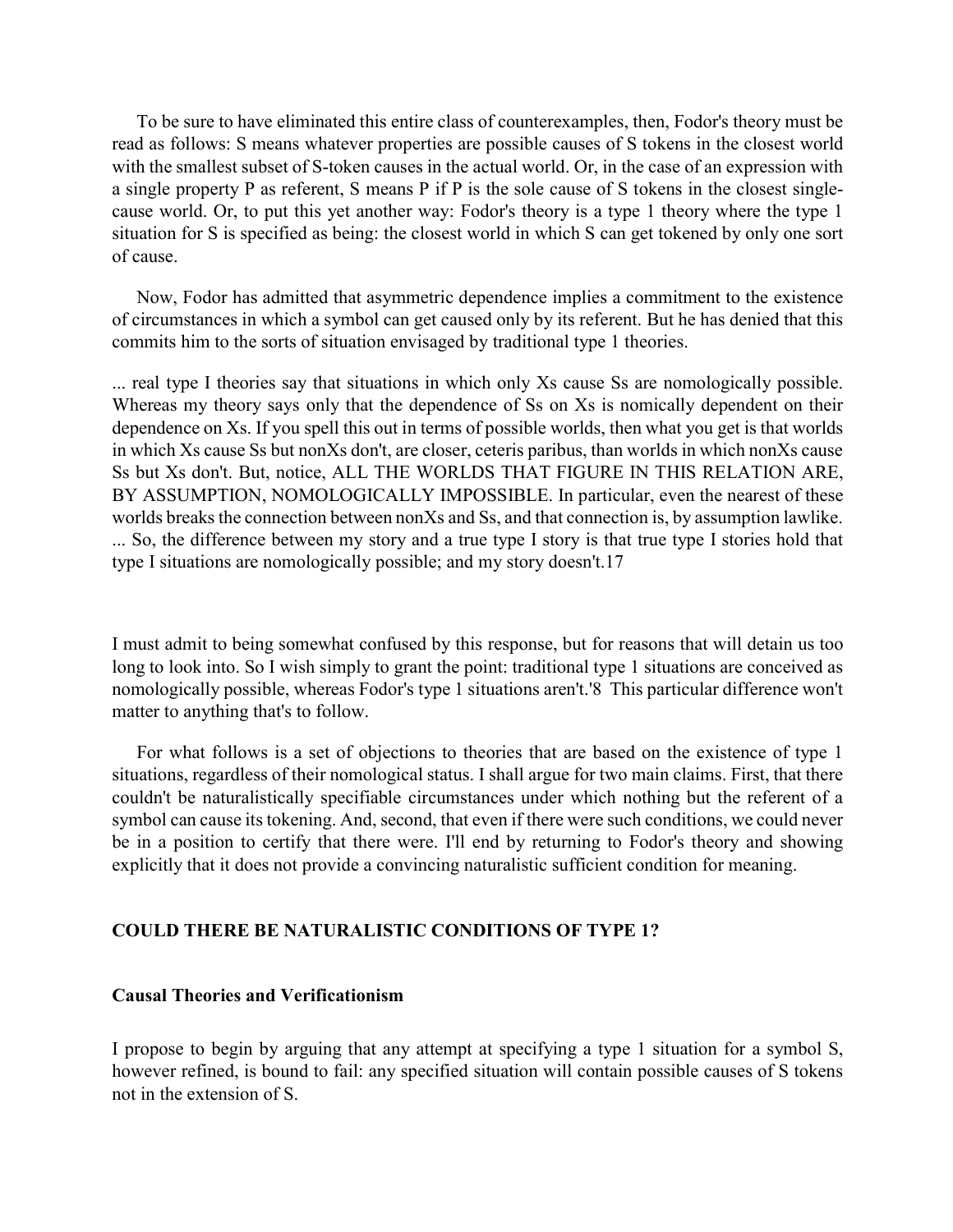The reason is painfully obvious: any situation in which  $X$  is a possible cause of my S-tokens is also a situation in which any other property Y, indistinguishable from X in all physically possible circumstances accessible to me, is also a possible cause of my S-tokens. Since there are no physically possible circumstances accessible to me in which X and Y can be told apart, any circumstance in which X can cause my S tokens is also a circumstance in which Y can. It follows, therefore, that on a type 1 theory, if S has X in its extension, then it also has all these other "Xequivalent" properties equally in its extension. But is this plausible? Is it really true that my having a symbol that means X but not Y depends on my being able to tell Xs and Ys apart? After all, it surely doesn't follow from the fact that Xs and Ys can only be told apart in worlds that are too far for me to get to, that being X and being Y are the same property. But, then if the difference between being X and being Y is real, then so too, presumably, is the difference between being X and being (X or Y). And if this difference is real, then why shouldn't we be able to think in ways that respect that difference?'9

#### Natural Kind Terms

It will prove useful to present a concrete case of an expression that has X in its extension, but not all its X-equivalent cousins.

I have chosen to focus on natural kind expressions. The choice is particularly apt, for three reasons. First, because natural kind terms are of incontestable importance. Second, because there isthe fairly widespread conviction that recent philosophy of language has made significant progress in understanding their intuitive semantics. One of the many difficulties that bedevil discussion of the naturalization of semantic properties is the absence, in a significant range of cases, of an intuitively correct semantics to naturalize: we simply don't know what extensions to assign to various expressions under various counterfactual circumstances, and, hence, don't know whether particular naturalistic proposals capture those extensions correctly. Through the recent work of Kripke and Putnam, however, we have in hand the rough contours of a convincing and widely accepted description of the semantic functioning of natural kind expressions; and so a meaningful test becomes possible. Finally, and perhaps most importantly; because causal theorists themselves invariably illustrate their theories with the use of natural kind expressions. It is widely supposed by the proponents of such theories, that causal theories are at their strongest in application to natural kind expressions. It is easy to explain why. The point is that it is part of the moral of the Kripke/Putnam story about natural kind expressions, that they have an intuitively externalist, indeed causal, semantics: according to such views, it is true independently of any attachment to informational theories of meaning, that causal relations play an important part in fixing the reference of natural kind expressions. So what better candidate for naturalization via a causal theory than a natural kind expression?

In fact, I wish to argue, just the opposite is true; the semantics of such terms, properly understood, resist naturalization by a causal theory.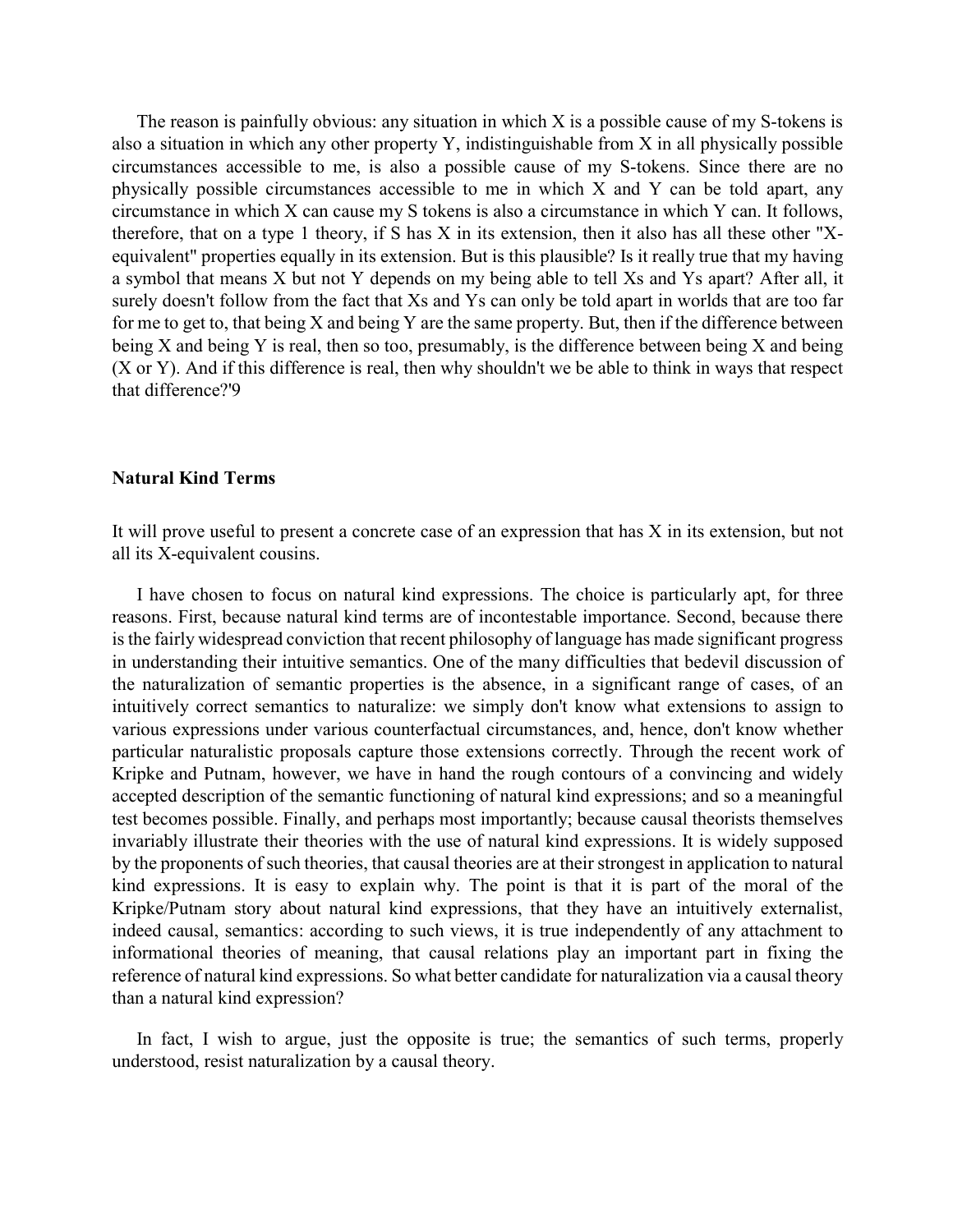We need to start off with an account of their intuitive semantics. What, in rough outline, is the Kripke/Putnam account of the reference of such terms as "water," "cow," or "gold"? The essentials are neatly summarized in the following passage from Kripke. A natural kind concept, says Kripke, is the concept of

that kind of thing, where the kind can be identified by paradigmatic instances. It is not something picked out by any qualitative dictionary definition ... 20 The same observations hold for such a general term as `gold.' If we imagine a hypothetical (admittedly somewhat artificial) baptism of the substance, we must imagine it picked out as by some such `definition' as, `Gold is the substance instantiated by the items over there, or at any rate, by almost all of them' ... terms for natural kinds (e.g., animal, vegetable, and chemical kinds) get their reference fixed in this way; the substance is defined as the kind instantiated by (almost all of) a given sample.21

According to this plausible proposal, then, a natural kind expression S functions as if it had been introduced via a reference-fixing description of the following form: S names the naturally delineated kind exemplified by all, or most, of certain local exemplars.22 Several aspects deserve comment.

First, there is the commitment that the expression name a naturally occurring kind, hence that some sort of basic naturally explanatory property unite all the things that are correctly said to fall in its extension.23

Which kind? The kind exemplified by all, or better most, of certain local samples. Not simply "all," for we need to allow for impurities in the local samples. "Gold" refers to the substance with atomic number 89, even though not everything in the local samples has that atomic number: some of the samples are iron pyrites.

Finally, what if there is no dominant natural kind in the local samples? If investigation uncovers that there is no single hidden structure uniting the local samples, but that there are two (or so) welldefined such structures, then there appears to be a temptation to say that the expression has both of those structures in its extension. Thus, "jade," for example, applies to two minerals, jadeite and nephrite, which are chemically quite different. But if it turns out that nothing but a messy motley of basic properties unites the local samples, then the correct conclusion would appear to be that the term fails to refer: there simply is no naturally delineated kind for the term to refer to.

Does an information-theoretic semantics correctly capture these intuitive results? I shall argue that it does not, and could not.

### Causal Theories and Natural Kind Terms

Consider "water." "Water" functions so as to name all and only the stuff bearing the same-liquid relation to all, or most, of such-and-so local samples. As it happens, that stuff is H20; so "water"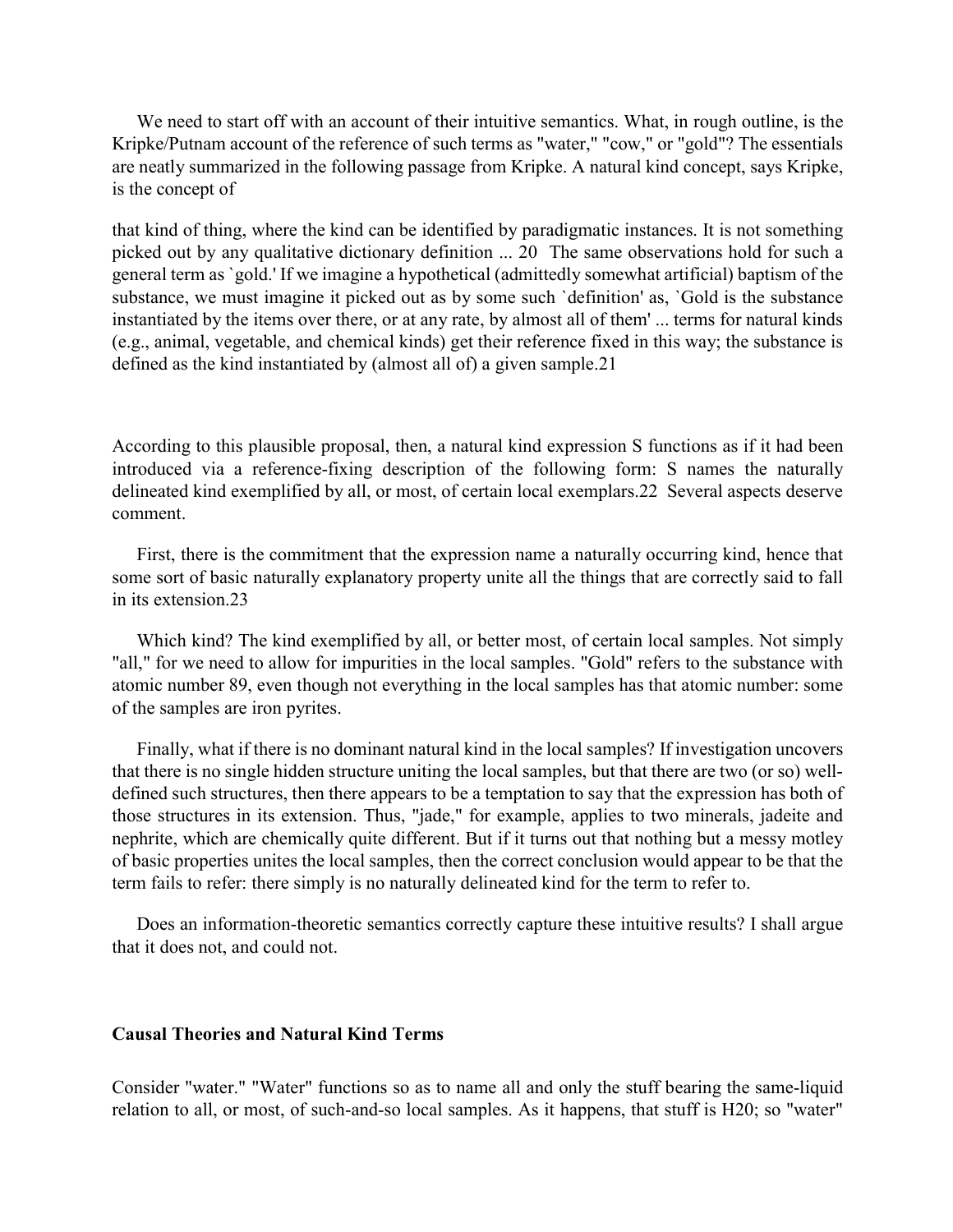refers to H20. It has all and only H2O molecules in its extension. It does not have such possible substances as XYZ in its extension because XYZ is not of the same kind as H2O, even though an ordinary speaker exposed to XYZ would call it "water."

Now, XYZ does not provide a straightforward counterexample to a type 1 informational theory of meaning, because it is part of the standard story about XYZ that there are physically accessible circumstances under which XYZ is distinguishable from H20. So there presumably are worlds where you would call H2O "water" but not XYZ-namely, in those worlds where you could tell them apart.

But consider a substance-ABC-which is just like XYZ in being kinddistinct from H2O, but yet which is distinguishable from H2O only in circumstances that are physically inaccessible to humans. Let's suppose that this is because ABC would exhibit its distinctive characteristics only in gravitational fields of such intensity-characteristic of the interior of black holes-that nothing as complex as a human body could survive in them long enough to perform even the fleetest measurement; we needn't be too fussy about the physical details. ABC existsin abundance on Pluto, and hence is a potential, even if not actual, cause of "water" tokens.

Is such a substance coherently imaginable? Well, is there anything in physics that precludes the possibility of kind-distinct molecules that behave in precisely the same ways in all circumstances physically accessible to human beings? I know of no theorem of physics that precludes this. Which is not, if you think about it, all that surprising. For, remember, what's at issue is not the possibility of kind-distinct molecules that behave in exactly the same way in all physically possible worlds, but only the possibility of kind-distinct molecules that behave in exactly the same ways in all the physically possible worlds that we can get to, which is a rather different matter. And so physics couldn't preclude the possibility of such substances, because physics doesn't taxonomize molecules with reference to our biological and medical limitations. So far as I can tell, then, there is absolutely no reason to believe that two molecules couldn't differ in respect of the sorts of property that make for a difference in kind, if they are distinguishable only in situations that are inaccessible to human beings.

Yet standard intuition would have it, I submit, that ABC is no more in the extension of "water" than XYZ is. "Water" is, as we have said, a natural kind term; it either denotes the non-disjunctive property exemplified by most paradigm local samples, or it denotes nothing. This kind, as it happens, is H2O, not XYZ or ABC. Yet pure informational theories cannot respect this result. Since such theories equate what a term means with what could cause their tokening under a certain sort of physically accessible circumstance, and since there is no physically accessible circumstance under which H2O could but ABC couldn't cause a tokening of "water," pure informational theories have to conclude-contrary to intuition-that both H2O and ABC are in the extension of "water."

The problem, of course, is general. Provided only that it is consistent with the laws of physics that there could have been substances, kind-distinct from the ones that are actual, but which would manifest their distinctive features only in circumstances that are inaccessible to humans, it will follow, on a pure informational theory, that all our `natural kind terms' have wildly disjunctive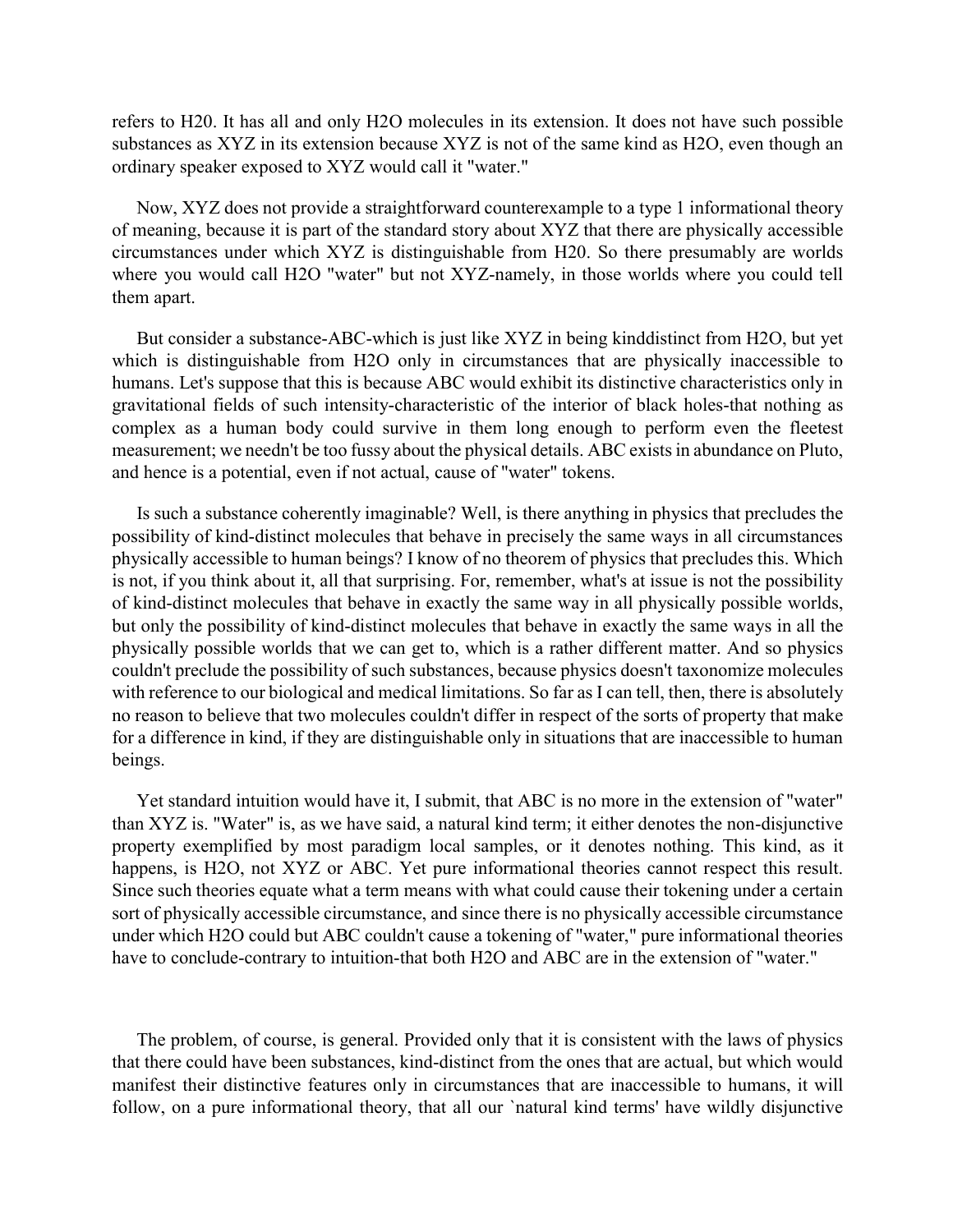extensions, and hence are not really natural kind terms after all. And I would be very surprised if it weren't consistent with physics that there could be such substances.24

## The Actual History Condition

Now, as I have already indicated, Fodor has expressed considerable sympathy with this sort of worry. Indeed, he has gone so far as to propose a modification to his own pure informational theory in an attempt to meet it.25

[Pure informational] theories distinguish between concepts only if their tokenings are controlled by different laws. Hence only if different counterfactuals are true of their tokenings. Hence only if there are (possible) circumstances in which one concept would be caused to be tokened and the other would not ... That is how you get from informational semantics to verificationism ... Correspondingly, the way you avoid the verificationism is: You relax the demand that semantic relations be construed solely by reference to subjunctive conditionals; you let the actual histories of tokenings count too. 26

Fodor's idea is to block the objectionable verificationist consequences of a pure informational theory by adding an `actual history' condition: it is now to be required not merely that it be a law that Xs cause S-tokenings, if S is to mean X; it is further required that some S-tokenings actually be caused by Xs. And this would appear to rule out the sort of case we have just been contemplating: since it is true by assumption that ABC is only a potential cause of "water" tokens, it couldn't actually have caused any tokenings of "water," and, hence, doesn't satisfy the actual history condition. It is, therefore, ineligible to be in the extension of "water," just as intuition requires. So everything would appear to be OK.

Unfortunately, matters are not quite so simple. For one thing, the actual history condition is purchased at a terrible cost. For another, it doesn't ultimately help with the problem about verificationism. And, finally, even if we ignored the issue about verificationism, it still doesn't yield the right meaning ascriptions. All that, in any case, is what I propose to argue next.

It is one of the virtues of a pure informational theory that it can treat "unicorn" in just the way it treats every other syntactically primitive symbol. Since, according to such theories, all that semantic relations care about are nomic connections between properties, and since there can be nomic connections between uninstantiated properties, such theories would appear well-poised to explain-or at least not precluded from explaining-how it is possible for us to represent unicorns, even though there are actually no unicorns. And this seems highly desirable because, on the face of it anyway, there would appear to be no deep connection between being a primitive concept and being instantiated; there seems no reason to believe that every concept that has an empty extension in the actual world will turn out to be complex.

The actual history condition, however, incurs that implausible commitment. Since it requires that an instance of some property actually have caused a tokening of a symbol that has it in its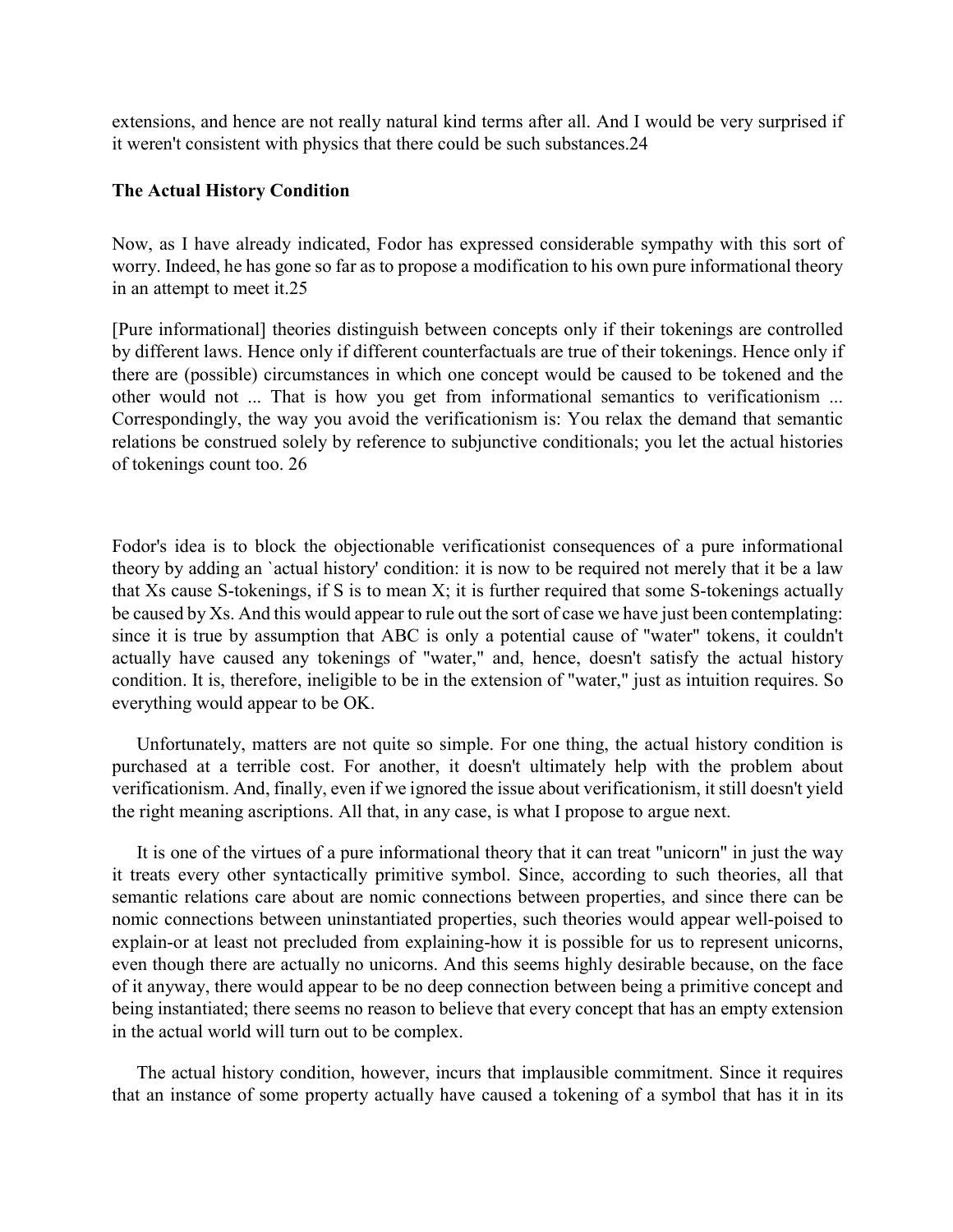extension, it must hold that all uninstantiated concepts are, appearances to the contrary notwithstanding, complex. But just what is the (non-question-begging) argument which shows that you couldn't get a primitive concept that was uninstantiated?

The second difficulty with the actual history condition is that it doesn't really help with the problem about verificationism.

Partly for heuristic reasons, I stipulated that ABC was to be found only on Pluto, and not on Earth. But this is, I think, completely inessential to the point it is meant to illustrate. The basic intuition behind the anti-verificationist objection, to repeat, is that there is no reason whateverintuitive or otherwise-to believe that having a word S that means X but not Y depends on being able, in principle, to tell Xs apart from Ys. If the difference between being X and being  $(X \text{ or } Y)$  is real, why shouldn't we be able to think in ways that respect that difference? But there is absolutely nothing in this intuition which depends on Y's being remote. The intuition persists even on the supposition that both of the substances in question are involved in the actual causal history of Stokenings. Fodor says:

The mixed theory is itself just a soupcon verificationist, but only in a way that might surely be considered untendentious. We used to have to say that "X"'s meaning X requires the nomological possibility of distinguishing X from any property that would cause "X"s if it were instantiated ... Now all we require is that it be nomologically possible to distinguish X from any property that is actually instantiated in the causal history of "X"s.27

But I don't see that this is any less tendentious than the verificationism entrained by the original pure version. To be sure, the present proposal cuts down on the number of properties that must be distinguishable, if they are to be ineligible to count as in the extension of the term in question. But the end result is no more plausible: the theory continues to deliver verdicts that are at odds with the intuitive semantics of natural kind terms.

We may illustrate this by describing a situation in which ABC is instanced locally. Trace quantities of it, let us suppose, exist in our lakes and rivers and in the atmosphere. It is sometimes, even if rarely, the cause of "water" tokenings. It remains, as before, however, indistinguishable from H2O in any circumstance accessible to humans. Thus, there is no possible circumstance under which H2O can cause "water" tokens and ABC can't.

Standard intuition would have it, I submit, that ABC is still not in the extension of "water." ABC remains a different kind of stuff from H2O; and the intuitive semantics of "water" is such that, if it denotes anything at all, it denotes the kind exemplified by most of the paradigmatic local samples. ABC, however, is not exemplified by most of the local samples; by stipulation, it exists only in trace quantities. It stands to water like iron pyrites stand to gold: it is an impurity. Hence, it does not count as within the extension of "water."

Still, this is a judgment that the mixed theory cannot respect. ABC is an occasional cause of "water" tokens, so it satisfies the actual history condition. Since it is not physically distinguishable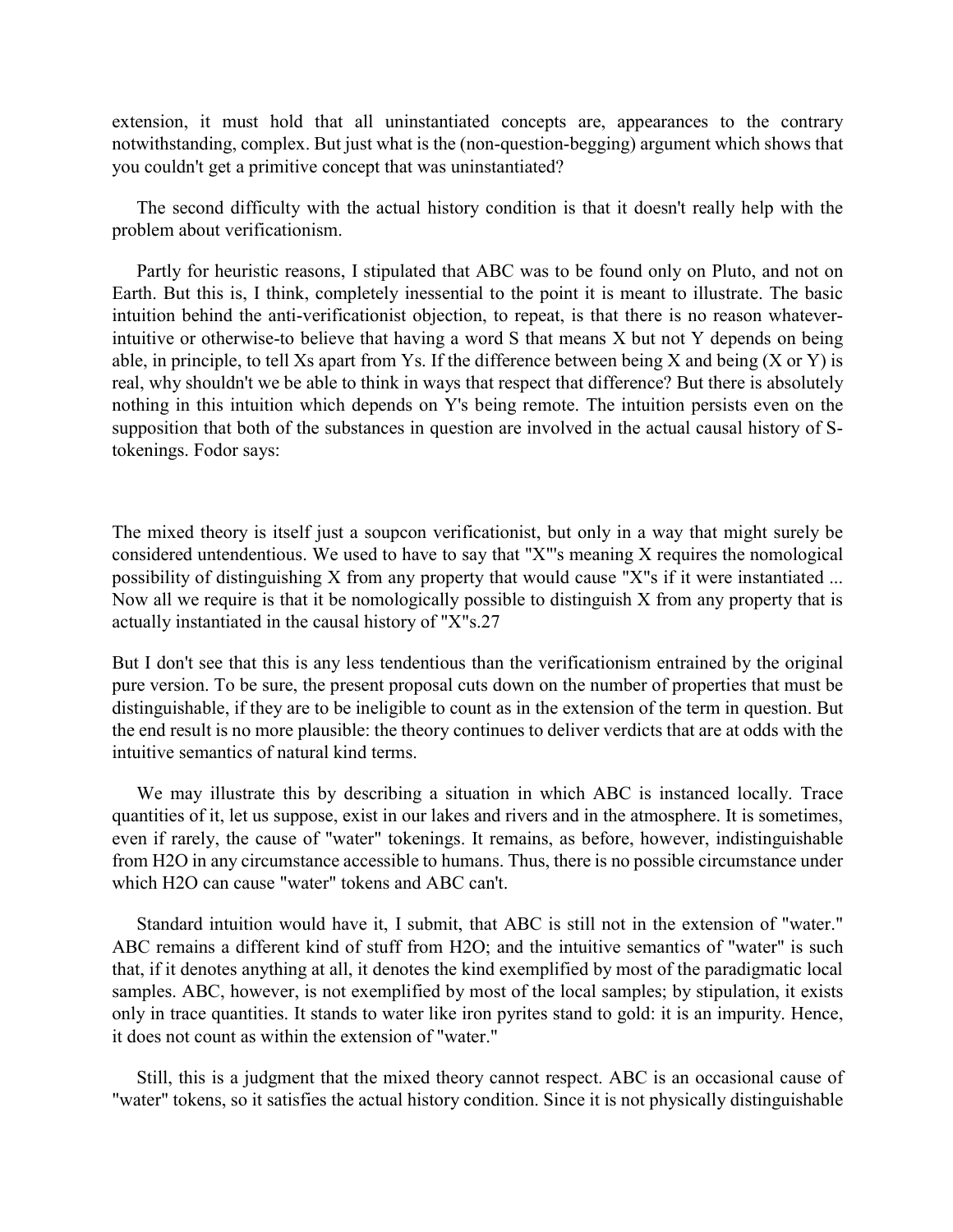from H2O, there is no physically possible circumstance in which H2O can and ABC can't cause tokenings of "water." So, contrary to intuition, it counts as in the extension of "water."

In sum: an informational theory of meaning is necessarily verificationist and the implausibility of this verificationism can be vividly illustrated through the consideration of expressions-like natural kind terms-which intuitively possess non-disjunctive extensions but which are assigned wildly disjunctive extensions by such theories.28

# COULD YOU RECOGNIZE NATURALISTIC CONDITIONS OF TYPE I?

I have been arguing that it won't prove possible to naturalistically specify a situation of type 1 because, even if you could naturalistically specify a situation in which all verifiable sources of error had been removed, you couldn't, in the nature of things, specify a situation in which all unverifiable sources of error had been removed. But since unverifiability doesn't correctness make, the most refined attempt at a naturalistic specification of a type 1 situation is bound to fail.

I now want to argue that, even if, per impossible, there were naturalistic situations of type 1, we could never be in a position to recognize that there were. If, by a stroke of vastly implausible luck, we were to stumble onto a specification of such a condition, we could never be entitled to conclude that we had. If this is true, then there can be no point in attempting to develop such theories.

## Type 1 Conditions and Belief Holism

The single most impressive reason for being skeptical about the existence of situations in which only the referent of a symbol can cause its tokening has to do with what we may call the holistic character of belief fixation 29 I shall explain.

Under normal circumstances, belief fixation is mediated by background theory-what contents a thinker is prepared to judge depends upon what other contents he is prepared to judge.30 And this dependence is again typically, arbitrarily robust: just about any stimulus can cause just about any belief, given a suitably mediating set of background assumptions.

So, for example, suppose you think, in response to some stimulus or other, "Lo, a magpie." Need there really be a magpie in respect of which this is thought? Of course not. It could be that you saw a currawong, but believing there to be no currawongs in Australia, and believing this to be Australia, you concluded it was a magpie. Or perhaps you heard a currawong call and you believe that that is just what magpies sound like. Or then, again, perhaps you believe that whatever the Pope says goes and the Pope says that this presented currawong is a magpie. Or... . The point is that magpie beliefs can be mediated by theory to any extent you care to imagine. The thought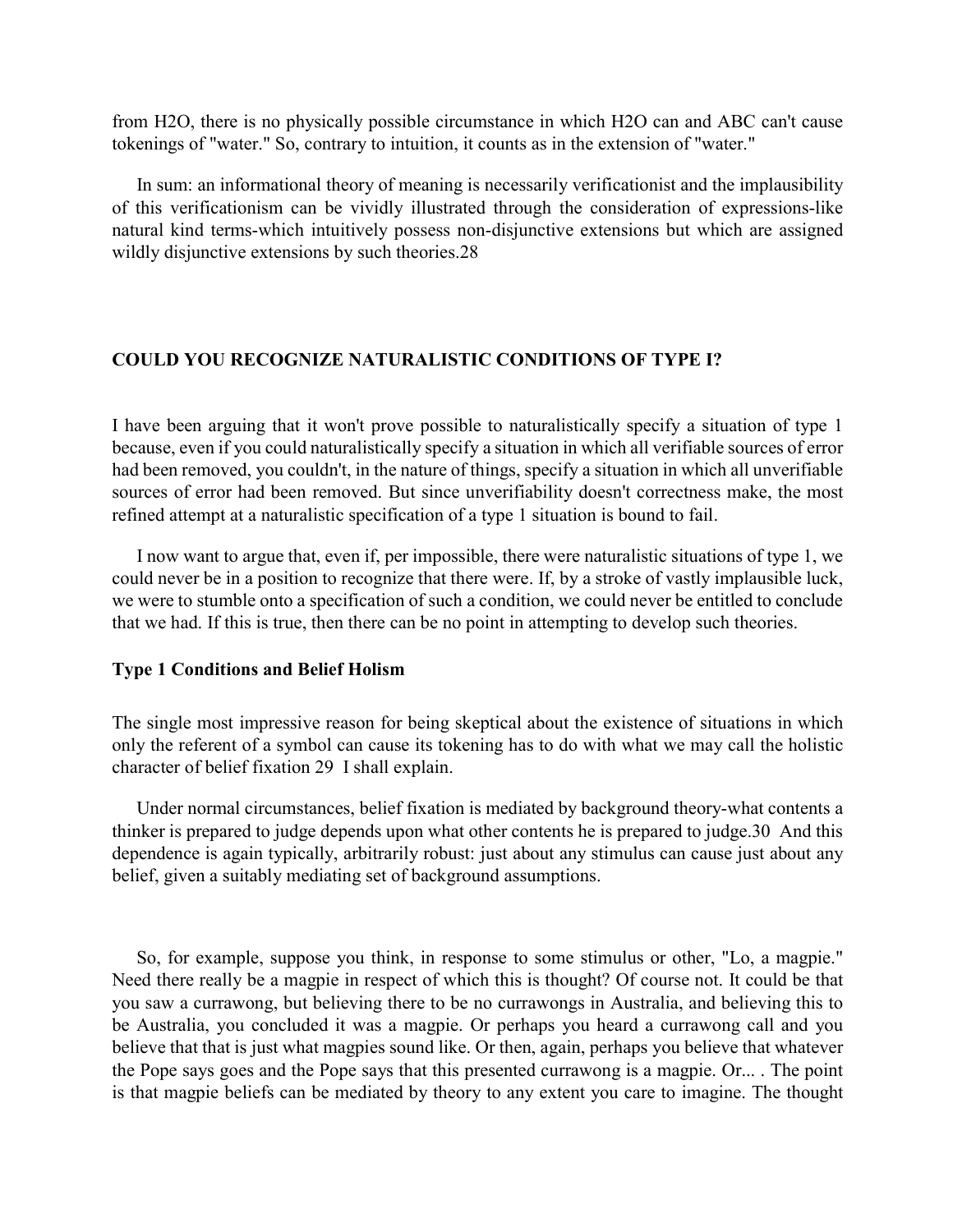that something is a magpie can get triggered by a currawong in any of an indefinite number of ways, corresponding to the potentially indefinite number of background beliefs which could mediate the transition.

We have had occasion to remark on this doctrine before and to note its importance for Fodor's purposes. The point surfaces, as we saw, in the course of showing that it doesn't follow from the asymmetric dependence story about meaning that the intentional content of "cow" is not cow, but rather some disjunction of proximal cow projections. Just about any cow-projection can cause a cow-thought, Fodor argues, since just about any theory can mediate the fixation of beliefs about cows. That is why cow-projections are not eligible to serve as the referents of our expressions. But by the same token, just about any non-cow can cause a cow-thought too, if just about any theory can mediate the fixation of beliefs about cows. Indeed, it follows, and is in any case independently plausible, that just about any property can cause just about any thought, given a suitable set of background assumptions.

But now we are in a position to see why the existence of naturalistically specifiable situations of type 1 should appear so wild. A type I situation is, by definition, a situation in which, if the concept magpie gets tokened, then it's nomologically necessary that that tokening was caused by a magpie. Specifying a situation of type 1 naturalistically will involve, therefore, specifying a situation, in non-semantic and non-intentional terms, in which one can think "Lo, a magpie" only in application to magpies.

But the point about the holistic character of belief fixation suggests that anything can cause the thought "Lo, a magpie" in just about any type of situation provided only that the appropriate background beliefs are present. And, as I have argued, these background beliefs could be just about anything. Consequently, specifying a situation in which no non-magpie can cause the thought "Lo, a magpie" involves, at a minimum, specifying a situation that ensures the absence of all the beliefs which could potentially mediate the transition from non-magpies to magpies. Since, however, there looks to be a potential infinity of such mediating background clusters of belief, a non-semantically specified situation of type I would consist in the specification of a situation in which it has somehow been non-semantically guaranteed that none of this potential infinity of background clusters of belief is present. And it appears utterly incredible that there should be such a specification.

The impact of this observation on various particular proposals is transparent. For example, the observation that type 1 conditions must exclude a potentially indefinite array of frustrating background beliefs provides us with one more way of saying what is wrong with a teleological causal theory: it is simply not plausible to suppose that our cognitive mechanisms' functioning as they are supposed to is sufficient to ensure the absence of any untoward background theory. Hence, it is not plausible to claim, as a teleological theory does, that when they are so functioning, it will prove impossible to think "Lo, a magpie," except in application to magpies. But does the observation provide us with a more general reason for doubting the feasibility of a type 1 style causal theory of meaning? I think it does.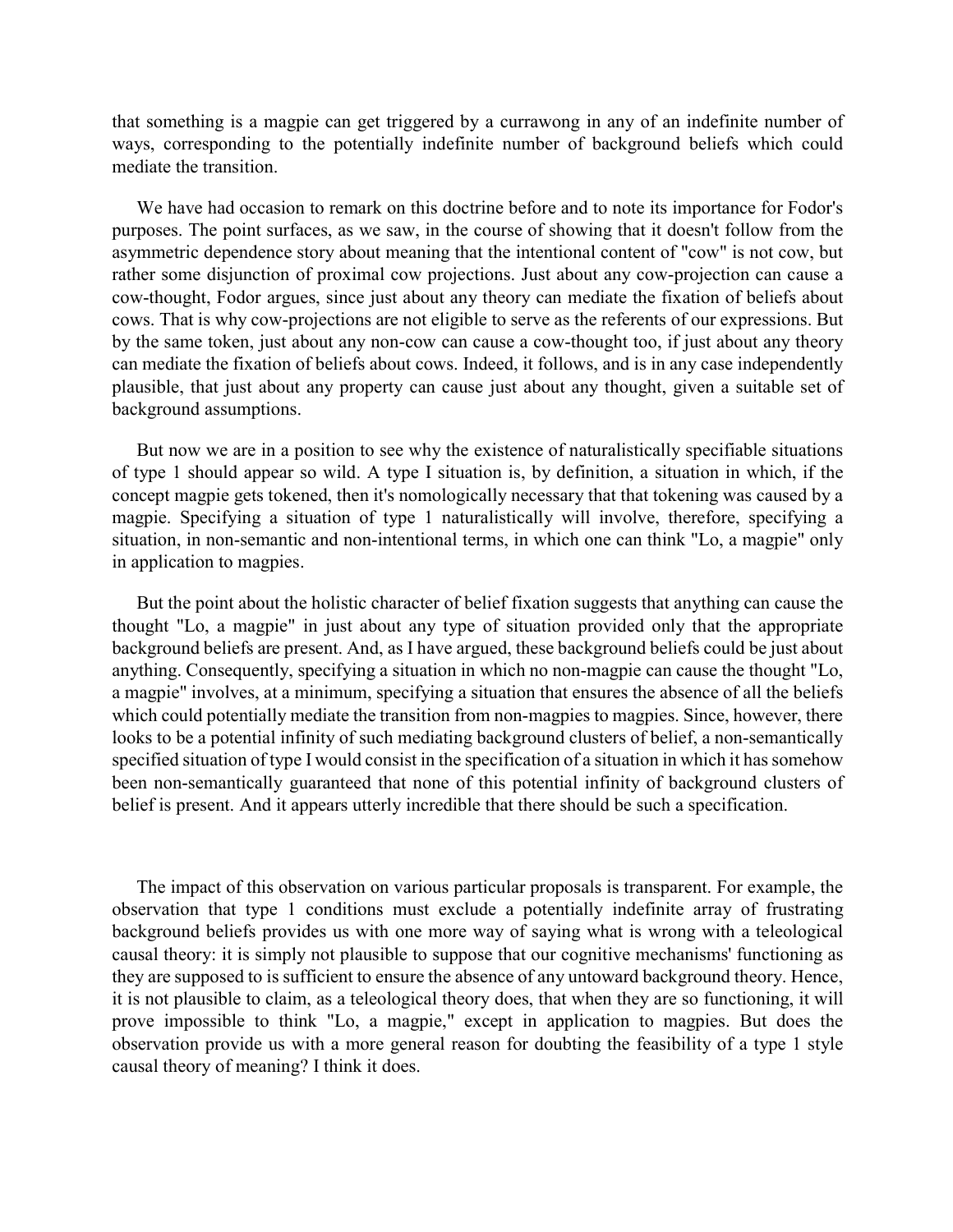Suppose you come up with a naturalistic specification of some situation  $C$ , which you conjecture to be a type 1 condition: under C, nothing but the referents of symbols can cause their tokenings. Could you show that your conjecture was in fact true? I want to argue that you could never nonquestion-beggingly certify that C is a condition of the required kind, even if it is one.

The worry that needs allaying is that the specified condition is consistent with the presence of background beliefs which would frustrate the covariation between symbol tokenings and their referents-magpie beliefs and magpies, as it may be. Putting this worry to rest requires showing that the situation's being C is enough to ensure the truth of the following open conjunction:

### $\sim$ Bel<sub>1</sub> &  $\sim$ Bel<sub>2</sub> &  $\sim$ Bel<sub>3</sub> & ...  $(*)$

where the Bel, stand for the various clusters of background beliefs which could potentially frustrate the connection between being a magpie and the tokening of an expression which refers to it. Well, could C ever be recognized as sufficient for the truth of  $(*)$ ?

Recognizing that a particular naturalistic condition ensures the absence of a set of beliefs, requires possession of naturalistic necessary conditions for those beliefs; we need to be able to tell that nothing in the naturalistic condition in question adds up to one of the beliefs in question. Now, we may, for present purposes, assume that we possess naturalistic necessary conditions for something's being a belief. But possession of naturalistic necessary conditions for being the belief that p requires possession of naturalistic necessary conditions for something's meaning p.

Now, suppose that the envisaged C condition is in fact a type I condition for magpie. Under the terms of this assumption, there would be naturalistic sufficient conditions for meaning: type 1 causal theories of meaning, remember, are advertised as providing no more than sufficient conditions for meaning. However, what's needed to certify that C is a type 1 condition for magpie is a certification that it is sufficient for the truth of  $(*)$ ; and what's needed to certify that it is sufficient for the truth of (\*) is a set of naturalistic necessary conditions for meaning. So, we can't certify that C is a type I condition for magpie, even on the assumption that it is one. So, we can't certify that it is one.

Suppose, however, that the causal theorist sheds his modesty and promotes his theory as providing both necessary and sufficient conditions for meaning. As before, we have a specification of C, but now it is a clause in a necessary and sufficient condition for S meaning M. Could we now certify that C is a type I condition for magpie, on the assumption that it is one?

Well, on the assumption that it is one, there would be a set of necessary and sufficient conditions for an expression's expressing a certain property. Unfortunately, even so, we would still not be in a position to certify that C is a type 1 condition. The trouble is that proposition (\*) is not finitely stateable: there is no finite way to state what beliefs the causal theorist must exclude before he may be assured of the desired concomitance of magpie beliefs and magpies. Literally any belief can frustrate the desired connection. So, there is no way to certify that C is sufficient for the truth of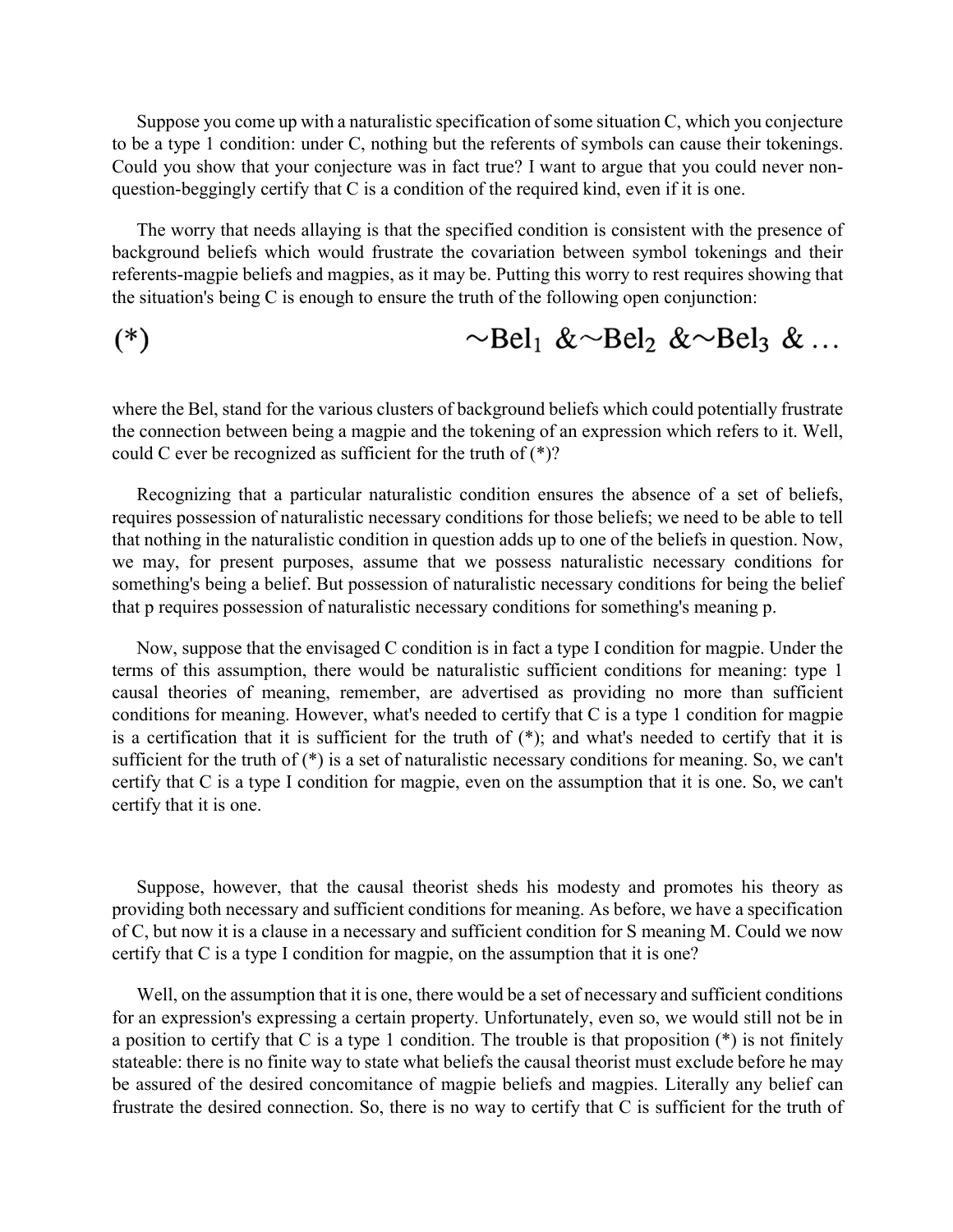(\*), even granted a set of naturalistic necessary and sufficient conditions for meaning. So, there is no way to certify that C is a type I condition for magpie.

If these considerations are correct, then there can be no point in constructing type I naturalistic theories of meaning. Even if, per impossibile, we were somehow to stumble onto such a theory, we could never convince ourselves that we had. For perfectly general reasons, we could never nonquestion-beggingly certify that a particular naturalistic condition was in fact a type I situation.

#### ASYMMETRIC DEPENDENCE REVISITED

If any of this is true, then Fodor's asymmetric dependence proposal could not constitute a convincing naturalistic sufficient condition for meaning. For as we have seen, Fodor's theory is a type 1 theory in disguise: to say that P is an asymmetric dependence base for S is simply to say that P is the sole cause of S tokens in the closest world where S has a single cause. And so, since it is the burden of the preceding considerations that there can be no convincing naturalistic specification of a type 1 situation, either Fodor's criterion yields the wrong meaning ascriptions, or it is not naturalistic in character.

Nevertheless, since arguments at this level of generality can seem disengaged from their targets, and since it may in any event prove independently edifying, I now propose to run through the relevant dialectic with explicit reference to the details of Fodor's particular proposal. I propose to show directly, in other words, that Fodor's asymmetric dependence condition for S's meaning P is either not naturalistic, or not sufficient for S's meaning P.

Let's go back to H2O and XYZ. As before, "water" is undoubtedly a natural kind term, so it has H2O in its extension but not XYZ; and, as before, it is true by stipulation that both H2O and XYZ are nomically sufficient to cause tokenings of "water." What makes it true, according to Fodor, that "water" means H2O and not XYZ, is that the closest world in which "water" tokens can get caused by one and not the other of these properties, is a world in which it is H2O that can do the causing, and not XYZ.

But closer with respect to what? Clearly, everything depends on whether the relevant similarity relation can be specified non-question-beggingly-without the benefit of sidelong looks at the meanings of the expressions in question. What the success of Fodor's theory depends on, in other words, is that when nearness of worlds is judged from a purely non-semantic and non-intentionalfor our purposes, therefore, from a purely physical-point of view, the H20-only world always turns out to be closer than the XYZ-only world. Will this be true?

Now, Fodor thinks that the results are bound to turn out as desired because:

... to get to a world where we can [infallibily] tell XYZ from H20, you have to either change us (provide us with instruments of observation we don't now have, for example) or change H20/XYZ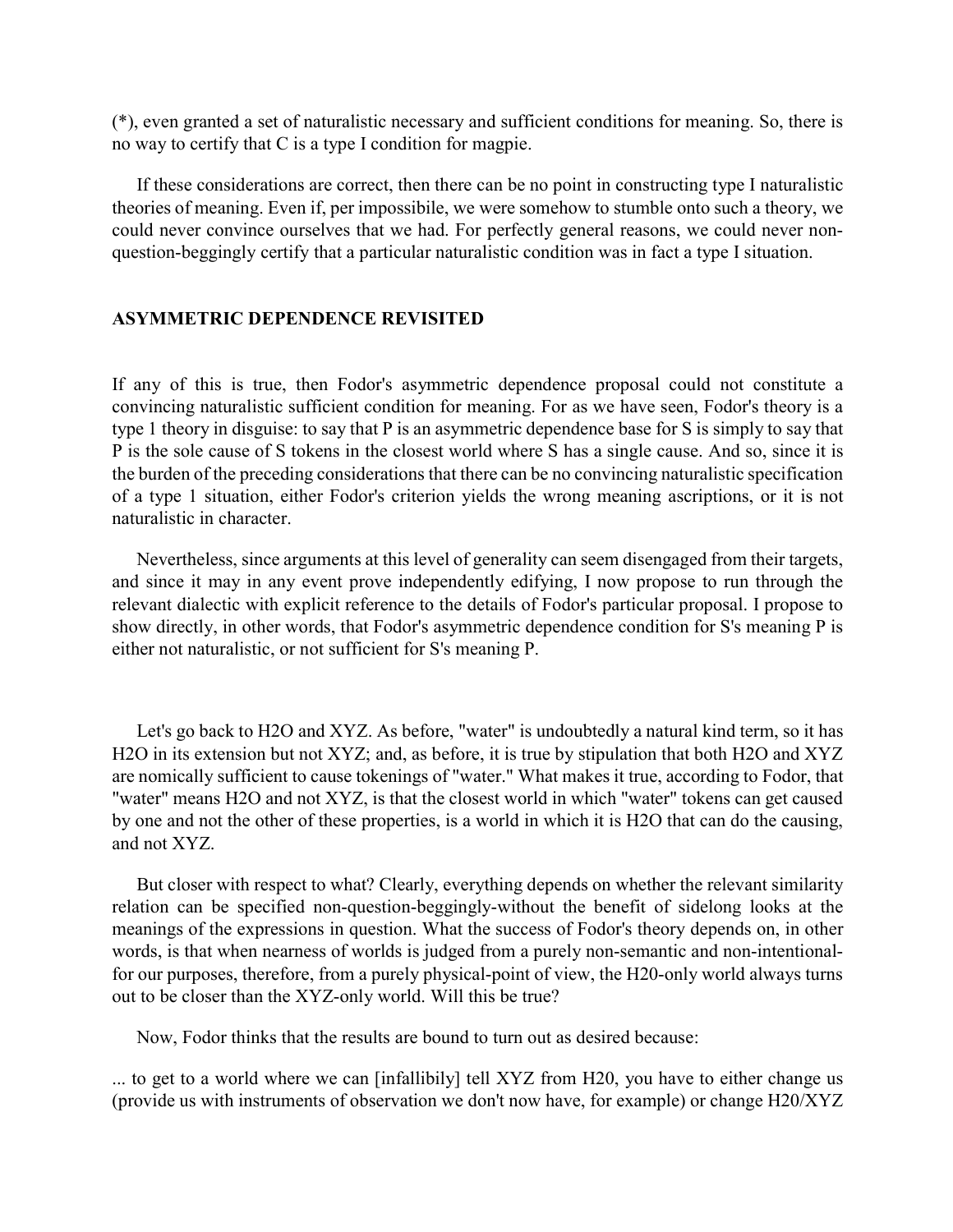(make their molecular structure visible to the naked eye, for example) or do both. But now, having gotten to such a world, if you want to also make it the case that our "water" tokens track XYZ rather than H2O (or XYZ and H20) you would also have to change something about us which corresponds to the disposition which, I take it, everybody agrees underlies our use of "water" in THIS world, viz., our disposition to use "water" only of things that bear the same kind relation to our local samples.

So you'd have to change more things to get to a world where XYZ is distinguishable from H2O and our use of "water" tracks XYZ than you would to get to a world where XYZ is distinguishable from H2O and our use of "water" tracks H2O ... Of course, this extra thing that you'd have to change IS an intention to use "water" as a kind term; and that intention may or may not be a physical state (depending on whether physicalism is true of our intentions).31

To get from our world to an XYZ-only world, argues Fodor, you have to make H2O infallibly distinguishable from XYZ and you have to change whatever intentional facts ground the fact that in this world "water" means H20; whereas, to get to an H20-only world, you have only to make XYZ infallibly distinguishable from H2O. Hence, any XYZ-only world is bound to be further than any H2O-only world.

To begin to get a sense of what's wrong with this argument we may start with the observation that the purely physical changes involved need not be on a par. From a purely physical standpoint, it may be much easier to get to a world where you will apply "water" only to XYZ, if you want to, than to get to a world where you will apply "water" only to H20, if you want to. This ought to be obvious. To bring it about that H2O never gets confused for XYZ (or anything else for that matter), you only have to bring it about that H2O has some unique distinguishing and infallibly detectable property; you don't also have to bring it about that XYZ is never confused for anything else. Vice versa for bringing it about that XYZ is never confused for H20. But bringing it about that some substance has some unique infallibly detectable property is a function not only of our detecting capacities but of the substance's chemistry as well. And so, it seems inevitable that it will be easier to render some substances infallibly detectable than others.

Imagine, in fact, that the chemistry of XYZ is such that, by the merest alteration of some tissue in our nostrils, we are able to smell its presence wherever it may be. In a world with the contemplated nasal alteration, XYZ is uniquely and infallibly detectable by the foul scent it gives off. In that world, then, there is no problem ensuring that "water" gets applied only to XYZ (if that's what you want to do): all you have to do is ensure that it gets applied only to substances that give off the distinctive scent. It doesn't follow, of course, that this foul-smelling world is equally optimal for the infallible detection of H2O-H20 need give off no distinctive scent of its own in this world, and may remain confusable with substances other than XYZ. Nor does it follow that it will be equally easy to get to a world in which H2O is in like manner infallibly detectable: H20's chemistry may not allow for that. Getting to a world in which you apply "water" only to H2O, if you want to, may involve making many more changes in us and our surroundings than it took getting to the foulsmelling XYZ world.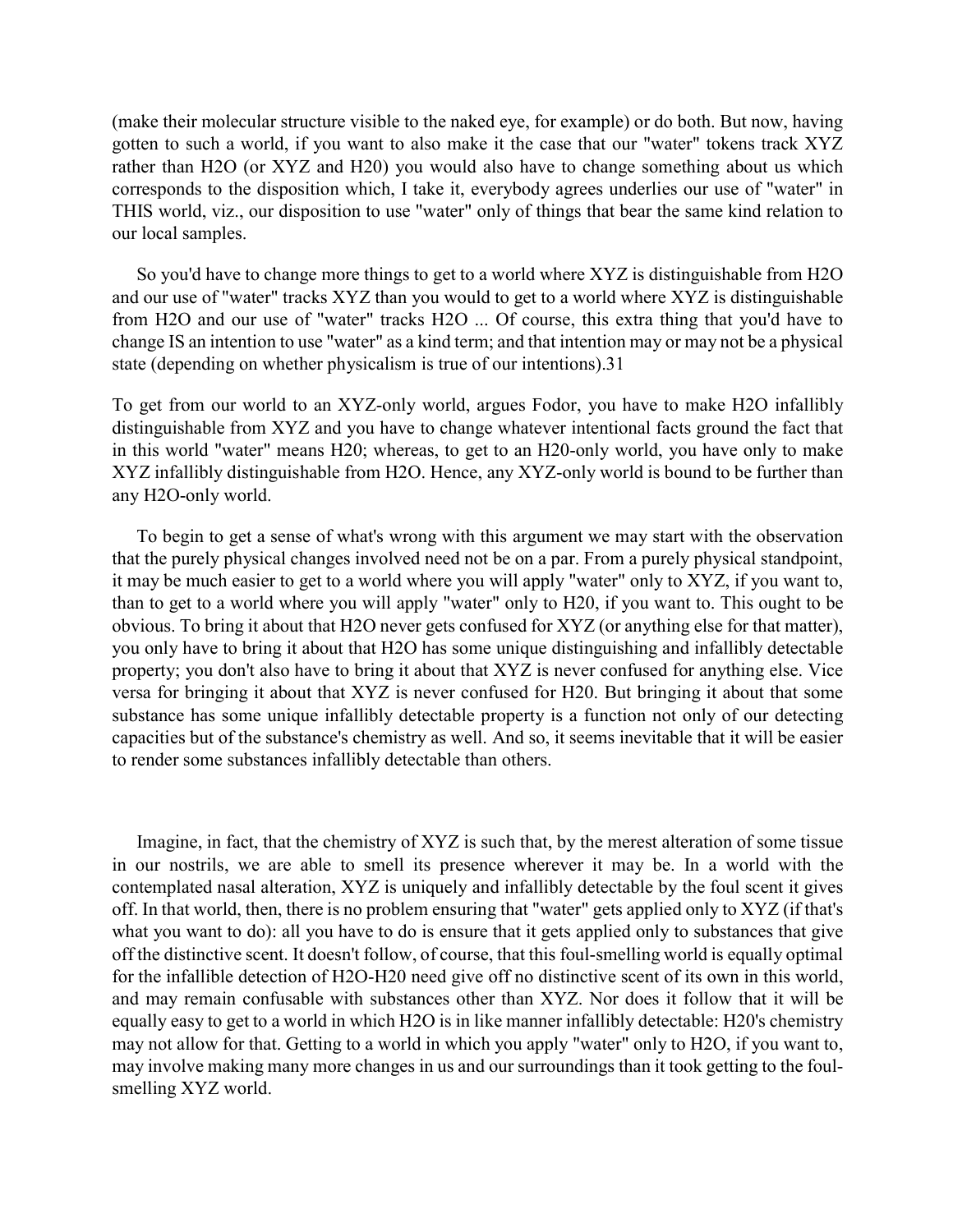Suppose in fact that that's precisely the way things are. To get, then, from our world-in which "water" means H20-to a world in which "water" gets applied only to H2O, you have to make a big physical change; to get to a world in which it gets applied only to XYZ, you have to make a small physical change and a small intentional change. Now: which world is closer to ours?

Well, if the distance measure were specified as follows, the answer would be clear: all physical changes are on a par, and every intentional change counts for as much as every physical change. But, of course, this specification would be entirely question-begging in the present context. It is not allowed to specify the similarity relation in intentional terms. And yet, on the other hand, I don't see that any other specification will yield anything like the desired results.

# Fodor says:

... of course, this extra thing that you'd have to change IS an intention to use "water" as a kind term; and that intention may or may not be a physical state (depending on whether physicalism is true of our intentions). But you don't ... have to MENTION its being an intention to say what I just did say ... viz., that you have to change more things to get to worlds where H2O is distinguishable from XYZ AND our "water" tokens track XYZ ... than you have to change to get to a world where H2O is distinguishable from XYZ and our "water" tokens track just H20. So it doesn't look to me as though the required notion of distance is question-begging.32

This argument depends on the claim that getting to a world in which H2O is infallibly detectable involves exactly as much (or as little) as getting to a world in which XYZ is. Thus, the detecting changes drop out, leaving the intentional change to settle the matter. But as I have just argued, there is absolutely no reason to believe this.

If we correct for the false assumption, it is perfectly plain, I think, that there will be no nonquestion-begging way of getting the H20-only world to come out closer than the XYZ-only world. Judged from a purely physical standpoint, the XYZ-only world may well come out closer. And no other standpoint is acceptable in the present context. Hence, Fodor's theory is either false, or it's not naturalistic. 33

<sup>1</sup> Fodor 1987, p. 97. 1 Fodor 1987, p. 97.

<sup>2</sup> A set of properties A *weakly* supervenes on a set B, if no two objects in a given world could differ in their A-properties without differing in their B-properties. On the other hand, a set of properties A *strongly* supervenes on set B, if no two objects drawn from any two worlds could differ in their A-properties without differing in their B-properties. of properties A *strongly* superven  $\frac{1}{2}$  strongly superventies  $\frac{1}{2}$ 

<sup>3</sup> I think, actually, that considerations based upon the problem of mental causation may provide such an explanation; but here is not the place to go into why. For useful discussion see Yablo 1992a and McLaughlin 1989.  $\frac{3}{1}$  l think, actually, that consider r abio 1992a and McLaughlin 198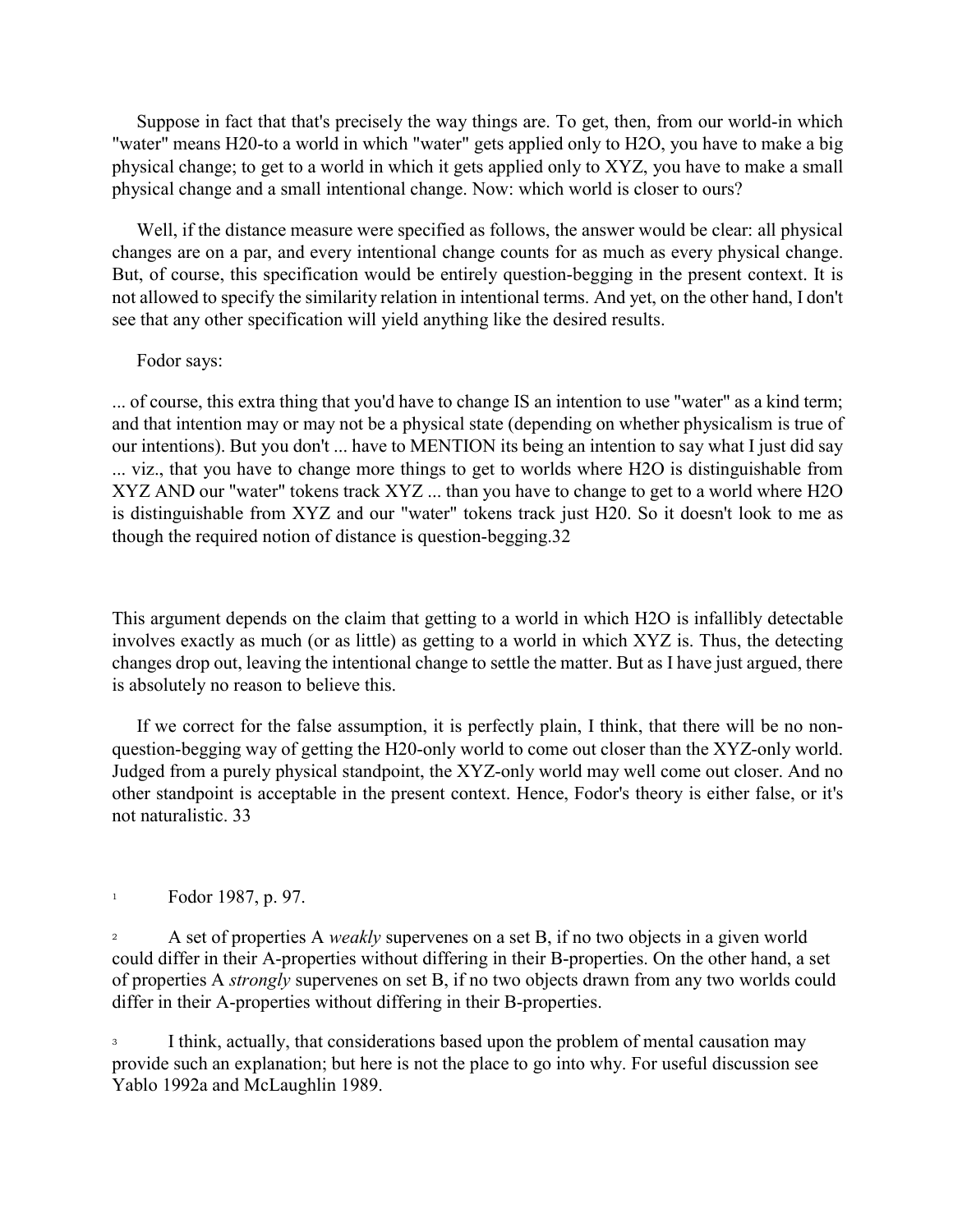5

See Kim 1984.

<sup>6</sup> Which is not, perhaps, as big an "if" as it may at first appear. For I am inclined to believe 6 Which is not, perhaps, as big an "if" that if there is to be a naturalized theory of meaning at all, it is likely to be a causal theory: i.e., it in the relation is to be a naturalized theory of meaning at an, it is invery to be a classified to y. i.e., it<br>is likely to attempt to reconstruct the relation between a predicate and the property it expresses in terms of the *causal* relations between that predicate and that property. (What *other* sort of possible naturalistic relation between a predicate and a property looks even remotely semantically relevant?) Furthermore, any such theory is likely to be framed, not just in terms of the *actual*, but in terms of the *counteifactual*, causal relations that may obtain between a predicate and a property. In contrast with the case of the reference of proper names—where actual causal history seems paramount—it seems wrong to ignore counterfactuals in determining the meaning of predicates. But a causal theory of meaning couched in terms of truths about a symbol's predictures. But a causal theory of meaning couched in terms of trains about a symbol s<br>counterfactual causal history is precisely what an information-theoretic semantics is all about. is likely to attempt to reconstruct to  $\frac{1}{2}$  possible hatulatistic relation be property. In contrast with the counterfactual causal history is pre

<sup>7</sup> For theories based on this basic formula see Dretske 1981, Stampe 1977, Stalnaker 1984, relation 1987 and 1990. It is with this latter piece that the present paper is most concerned. and Fodor 1987 and 1990. It is with the  $\frac{1}{2}$  and  $\frac{1}{2}$   $\frac{1}{2}$   $\frac{1}{2}$  and  $\frac{1}{2}$   $\frac{1}{2}$  and  $\frac{1}{2}$   $\frac{1}{2}$  and  $\frac{1}{2}$  and  $\frac{1}{2}$ 

In the interests of presenting the strongest possible version of a causal theory, I am going to suppress many qualms and follow Fodor in two important respects. First, I am going to allow that we can talk about genuine (obviously *ceteris paribus*) laws here—despite the fact that what's in question are such "laws" as that presidents cause "president" tokens and that sopranos cause "soprano" tokens. And, second, I will allow that "it's bedrock that the world contains properties and their nomic relations" (Fodor 1990, p. 93), so that it counts as a perfectly objective matter what properties are causally responsible for what effects. Notice by the way, that it can be a law that Ps cause S-events, even if there are no Ps: all that's required is that Ps would cause S-events, if there were any. suppress many qualms and foll question are such laws as that and the In the interests of presentin

<sup>8</sup> Causal theories of meaning face, I believe, another serious problem, that of accounting for the normative character of the notion of meaning. For a discussion of this point see my 1989b the *normative* enaracter of the normative character of the  $(mis volume, Chapter 1).$ 

<sup>9</sup> Strictly speaking, of course, it is instances of a property, rather than the property itself, that are said to be in extensions. To avoid prolixity, however, I shall continue to talk of properties as being in extensions; it is hardly likely to cause confusion. as being in extensions; it is nardly if

 $10$  Fodor 1990, ch. 3.  $\frac{1}{2}$ <sup>10</sup> Fodor 1990,

It is sometimes suggested that it would be enough if possession of M were *sufficient* for being in the extension of S. But that is not right. If only sufficiency were required, we would not know S's meaning simply as a result of a definition of M. For although we would know what properties were definitely in the extension of S, we would not know if we had them all. Thus, a definition of M would not even constitute a sufficient condition for a symbol possessing a given meaning, which M would not even constitute a sufficient condition for a symbol possessing a given meaning, which is the very least required from a (naturalistic) theory meaning.  $\frac{1}{2}$  in the extension of 5. But that is not M would not even constitute a suffi $t_{\text{max}}$  and  $t_{\text{max}}$  of  $t_{\text{max}}$  if  $t_{\text{max}}$  is the set known if  $t_{\text{max}}$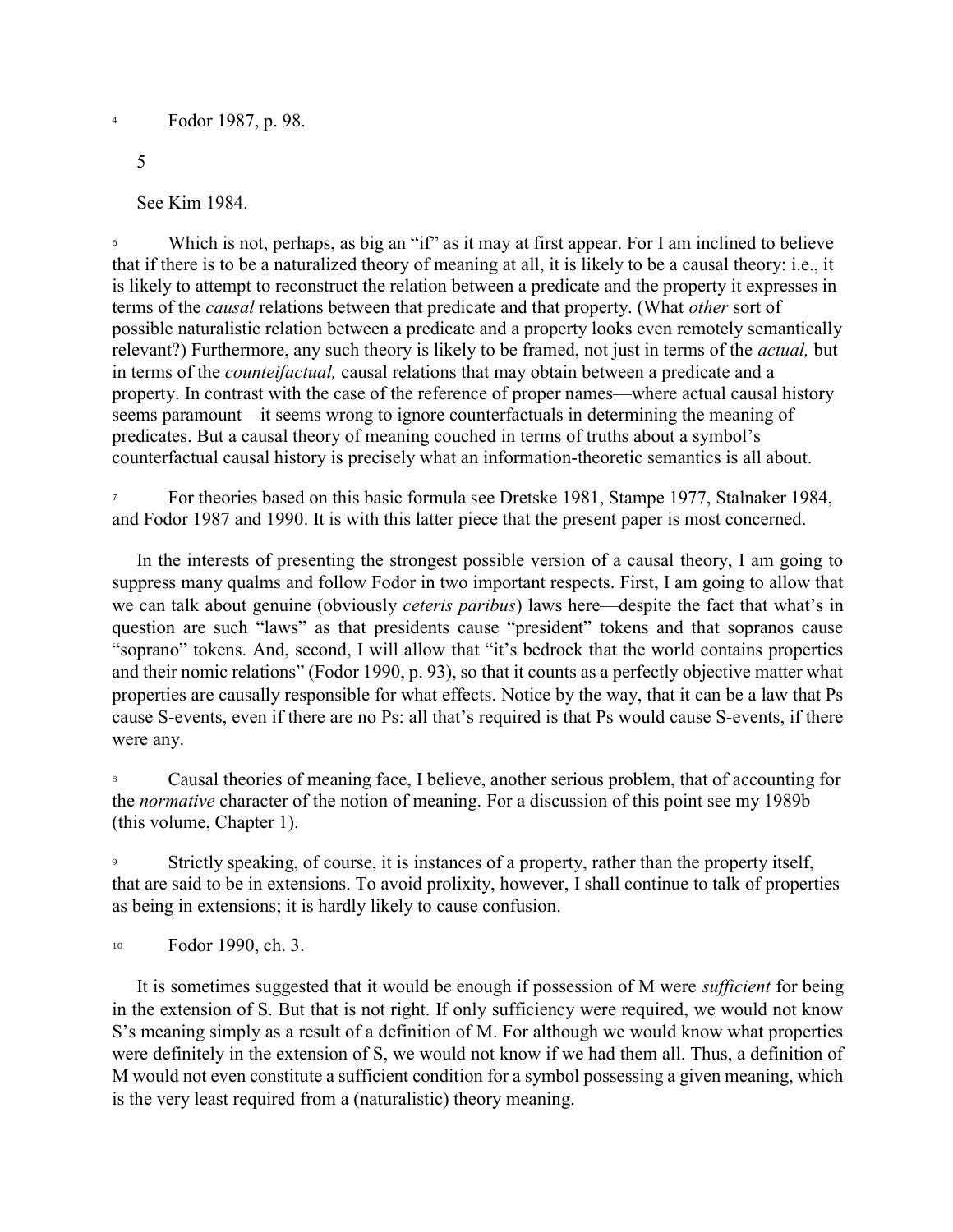<sup>11</sup> Ibid., pp. 90-1; final emphasis mine. 11 Ibid., pp. 90-1; final emphasis mine.

<sup>12</sup> Ibid., p. 91. 12 Ibid., p. 91.

<sup>13</sup> Ibid., p. 91. 13 Ibid., p. 91.

14

Ibid., p. 95.

Fodor 1990, pp. 109-10. 15 Fodor 1990, pp. 109-10.

15

<sup>16</sup> Fodor 1990, p. 113. 16 Fodor 1990, p. 113.

<sup>17</sup> This is cited from Fodor's reply to a talk I gave on asymmetric dependence at the Eastern Division of the APA in Washington D.C. in December 1988. I shall refer to this reply henceforth as "D.C. Notes." The passage is from p. 9. Division of the  $APA$  in Washi  $\frac{1}{1}$  refer to the total replacement as  $\frac{1}{2}$ 

 $18$  Of course, both types of situation are *physically* possible—that is, possible relative to the laws of physics, even if not possible relative to the laws of psychology—which is all that will matter to the discussion that follows. laws of physics, even if not

 $19$  Cf. Fodor 1990, p. 119.

<sup>20</sup> Kripke 1972, p. 122. 20 Kripke 1972, p. 122.

<sup>21</sup> Kripke 1972, pp. 135-6. 21 Kripke 1972, pp. 135-6.

<sup>22</sup> I stress the "as if." What we are after here is a description of the intuitive semantics of natural kind expressions, not a theory of the facts in virtue of which they come to have those semantics. What we need to know is what the intuitively correct assignments would be under a variety of counterfactual circumstances, so that we can assess theories that purport to capture those assignments; we don't also need to commit ourselves to a conception of the mechanisms by which they come to have those assignments. I emphasize this because causal theories are restricted to primitive symbols, which for our purposes means "syntactically primitive symbols that are not introduced by definitions." And so, I wish to emphasize that accepting the Kripke/Putnam account of the functioning of natural kind expressions does not imply that these expressions had to have been introduced by definitions. (As Kripke himself notes, the idea of such introductory baptisms is in any case artificial.) natural kind expressions, not a valicty of counterfactual circumstance restricted to primitive symbols, expressions had to have been introduc to primitive symbols, which for our

<sup>23</sup> What counts as a basic explanatory property? That's a good question to which I have no what counts as a caste explanatory property? That's a good question to which I have decisive answer. Information-theoretic semantics is in any event committed to hyperrealism about which properties are suitable for entering into nomic relations; it is enough for our purposes if we say that the basic explanatory properties will be some proper subset of these. <sup>23</sup> What counts as a basic expl about which properties are suitable for the function decisive answer. Information- $\mu$  we say that the basic explanator.

<sup>24</sup> In the interests of keeping matters as simple as possible, I have described the case directly  $24$  In the interests of keeping matters  $\frac{1}{1}$  be  $\frac{1}{1}$  have described as  $\frac{1}{2}$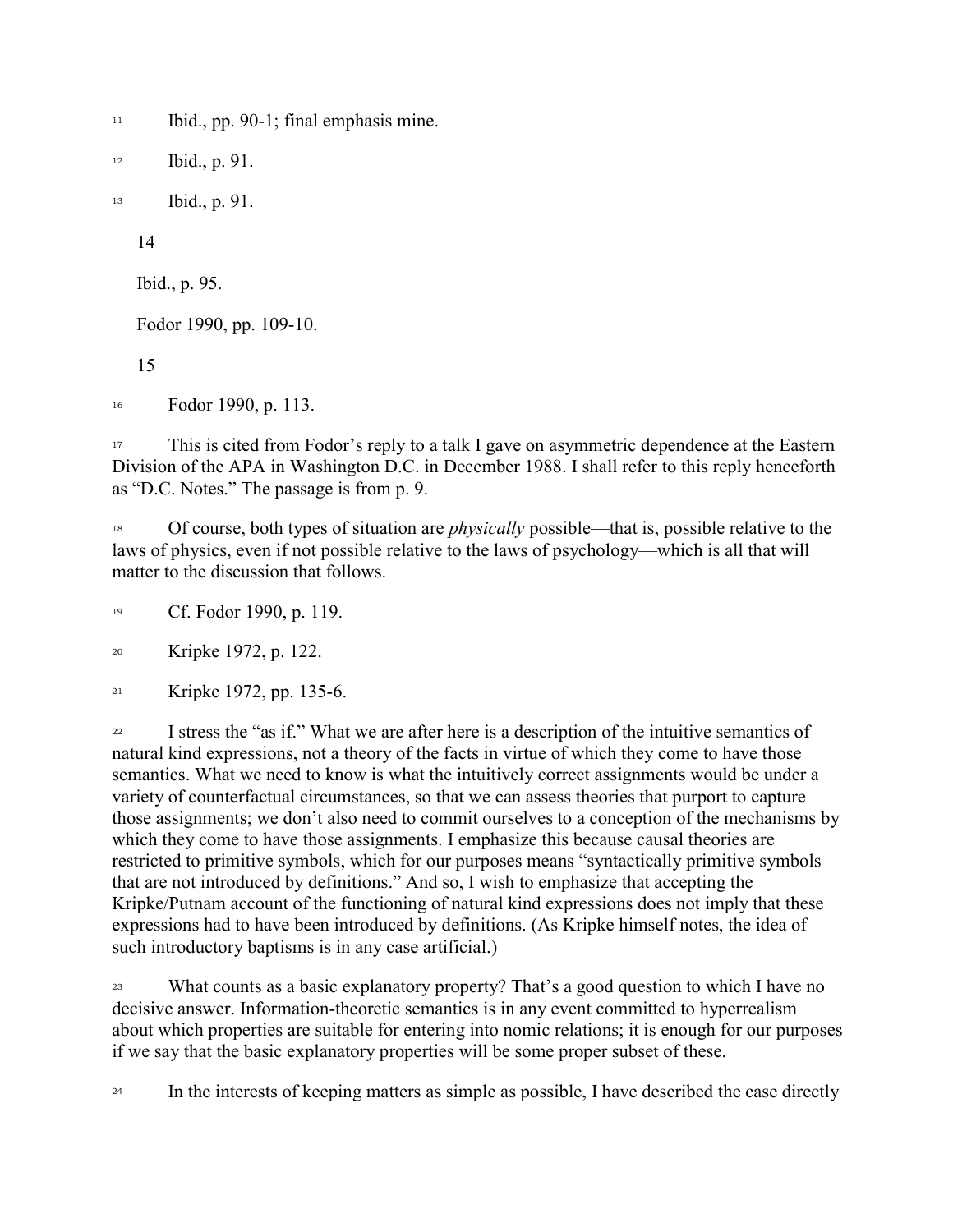in terms of molecules; but it is probably more intuitive to do it first at the level of elementary particles and then work up to the molecular level.

Thus, consider "T." "T" is a name for a certain kind of elementary particle characterized by a particular array of fundamental features—charge, mass, baryon number, charm, what-have-you. It has been frequently observed and its fundamental features have been accurately recorded. It is often the cause of "T" tokens. Now, suppose that there is a physically possible particle T\* that, although possessing some fundamental features distinct from T—and, hence, although constituting a different kind of particle than T, according to the basic principles of elementary particle taxonomy—nevertheless would behave just like T in all circumstances accessible to humans, or to appropriate idealizations thereof.

Now, standard intuition would have it, I submit, that T\* is not in the extension of "T." "T" is a term in a basic science; it is intended to denote a natural kind: the kind defined by the nondisjunctive property exemplified by paradigm local samples. This kind, as it happens, is T. T\* is not of the same kind as T. That much can be incontrovertibly clear: simply let T and T\* possess different values for the basic parameters in terms of which physics taxonomizes elementary particles. So T\* cannot count as within the extension of "T" and, hence, the use of "T" in application to T\* is false.

If there can be kind-distinct *particles* that are indistinguishable, it seems overwhelmingly plausible that there could be kind-distinct molecules that are indistinguishable. Not to say that this is an automatic inference. But what with molecules being individuated partly in terms of the atoms that constitute them, and what with atoms being individuated partly in terms of the particles that constitute them, it would be very surprising, to say the least, if it were simply inconsistent with physics that there should be kind-distinct molecules between which no humanly possible experiment could distinguish.

<sup>25</sup> I first expressed this objection in the APA paper. The modification found its way into later drafts of Fodor 1990.  $\frac{1}{2}$ 

<sup>26</sup> Fodor 1990, p. 120. 26 Fodor 1990, p. 120.

<sup>27</sup> Fodor 1990, p. 122. 27 Fodor 1990, p. 122.

<sup>28</sup> That's one side of the coin; the other side is that such theories would assign disjunctive extensions to expressions even when the correct result is that they have no extensions, because they fail to refer.  $\alpha$  considers to expressions  $\alpha$ 

Thus, it would appear to follow from the account of natural kind expressions that we have been working with, that if there were no natural kind uniting the local paradigm samples used to fix the referent of S—if, for example, the only thing the chosen exemplars had in common was a messy motley of basic properties—that S would fail to refer. But informational theories cannot respect this result.

Again, the easiest way to see this is by emphasizing the verificationism entrained by such theories.Just imagine that the samples used to fix file extension of "water" contain a myriad distinct